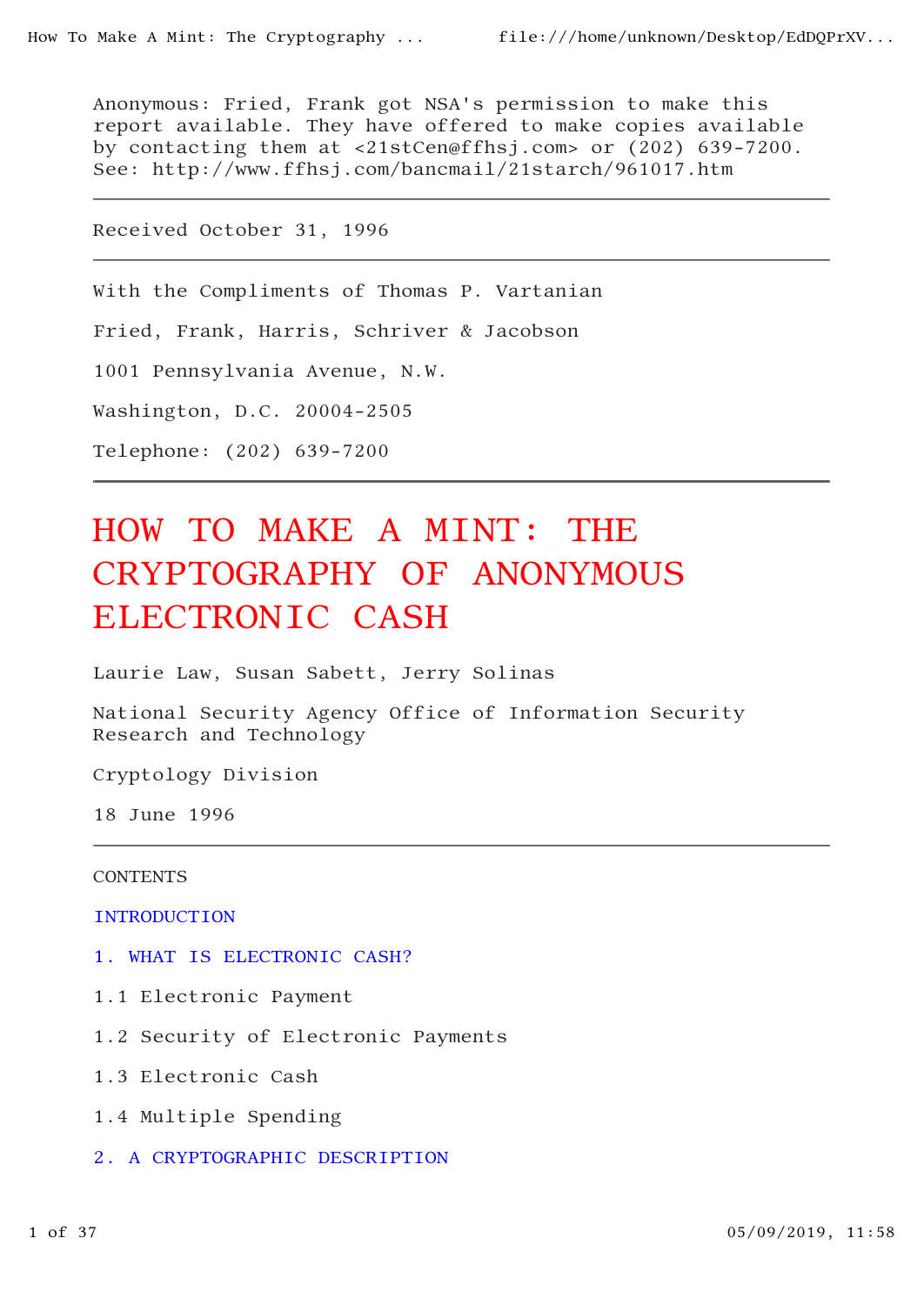- 2.1 Public-Key Cryptographic Tools
- 2.2 A Simplified Electronic Cash Protocol
- 2.3 Untraceable Electronic Payments
- 2.4 A Basic Electronic Cash Protocol
- 3. PROPOSED OFF-LINE IMPLEMENTATIONS
- 3.1 Including Identifying Information
- 3.2 Authentication and Signature Techniques
- 3.3 Summary of Proposed Implementations
- 4. OPTIONAL FEATURES OF OFF-LINE CASH
- 4. 1 Transferability
- 4.2 Divisibility
- 5. SECURITY ISSUES
- 5.1 Multiple Spending Prevention
- 5.2 Wallet Observers
- 5.3 Security Failures
- 5.4 Restoring Traceability

**CONCLUSION** 

**REFERENCES** 

# INTRODUCTION

With the onset of the Information Age, our nation is becoming increasingly dependent upon network communications. Computerbased technology is significantly impacting our ability to access, store, and distribute information. Among the most important uses of this technology is electronic commerce: performing financial transactions via electronic information exchanged over telecommunications lines. A key requirement for electronic commerce is the development of secure and efficient electronic payment systems. The need for security is highlighted by the rise of the Internet, which promises to be a leading medium for future electronic commerce.

Electronic payment systems come in many forms including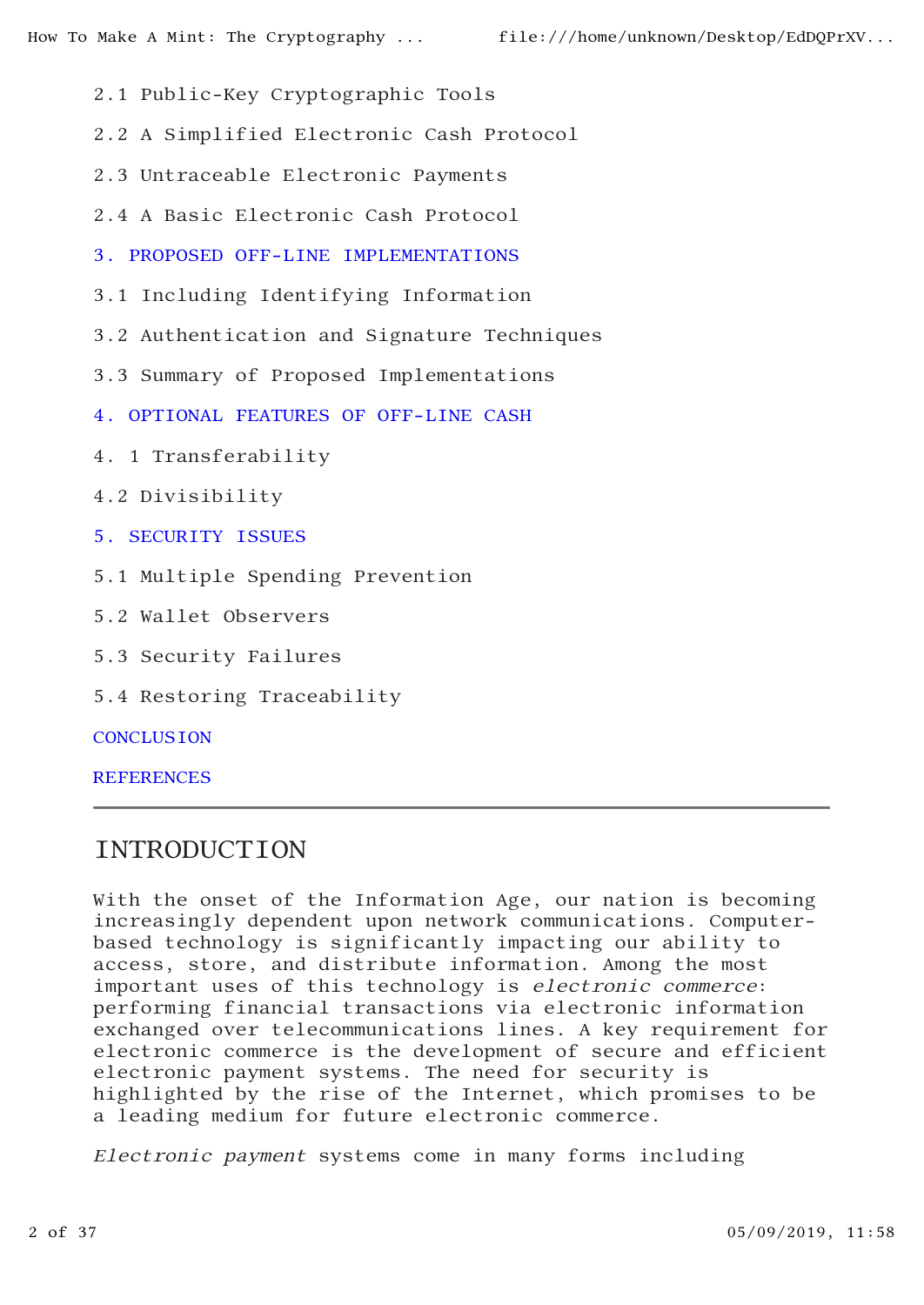digital checks, debit cards, credit cards, and stored value cards. The usual security features for such systems are privacy (protection from eavesdropping), authenticity (provides user identification and message integrity), and nonrepudiation (prevention of later denying having performed a transaction) .

The type of electronic payment system focused on in this paper is electronic cash. As the name implies, electronic cash is an attempt to construct an electronic payment system modelled after our paper cash system. Paper cash has such features as being: portable (easily carried), recognizable (as legal tender) hence readily acceptable, transferable (without involvement of the financial network), untraceable (no record of where money is spent), anonymous (no record of who spent the money) and has the ability to make "change." The designers of electronic cash focused on preserving the features of untraceability and anonymity. Thus, electronic cash is defined to be an electronic payment system that provides, in addition to the above security features, the properties of user anonymity and payment untraceability..

In general, electronic cash schemes achieve these security goals via digital signatures. They can be considered the digital analog to a handwritten signature. Digital signatures are based on public key cryptography. In such a cryptosystem, each user has a secret key and a public key. The secret key is used to create a digital signature and the public key is needed to verify the digital signature. To tell who has signed the information (also called the message), one must be certain one knows who owns a given public key. This is the problem of key management, and its solution requires some kind of authentication infrastructure. In addition, the system must have adequate network and physical security to safeguard the secrecy of the secret keys.

This report has surveyed the academic literature for cryptographic techniques for implementing secure electronic cash systems. Several innovative payment schemes providing user anonymity and payment untraceability have been found. Although no particular payment system has been thoroughly analyzed, the cryptography itself appears to be sound and to deliver the promised anonymity.

These schemes are far less satisfactory, however, from a law enforcement point of view. In particular, the dangers of money laundering and counterfeiting are potentially far more serious than with paper cash. These problems exist in any electronic payment system, but they are made much worse by the presence of anonymity. Indeed, the widespread use of electronic cash would increase the vulnerability of the national financial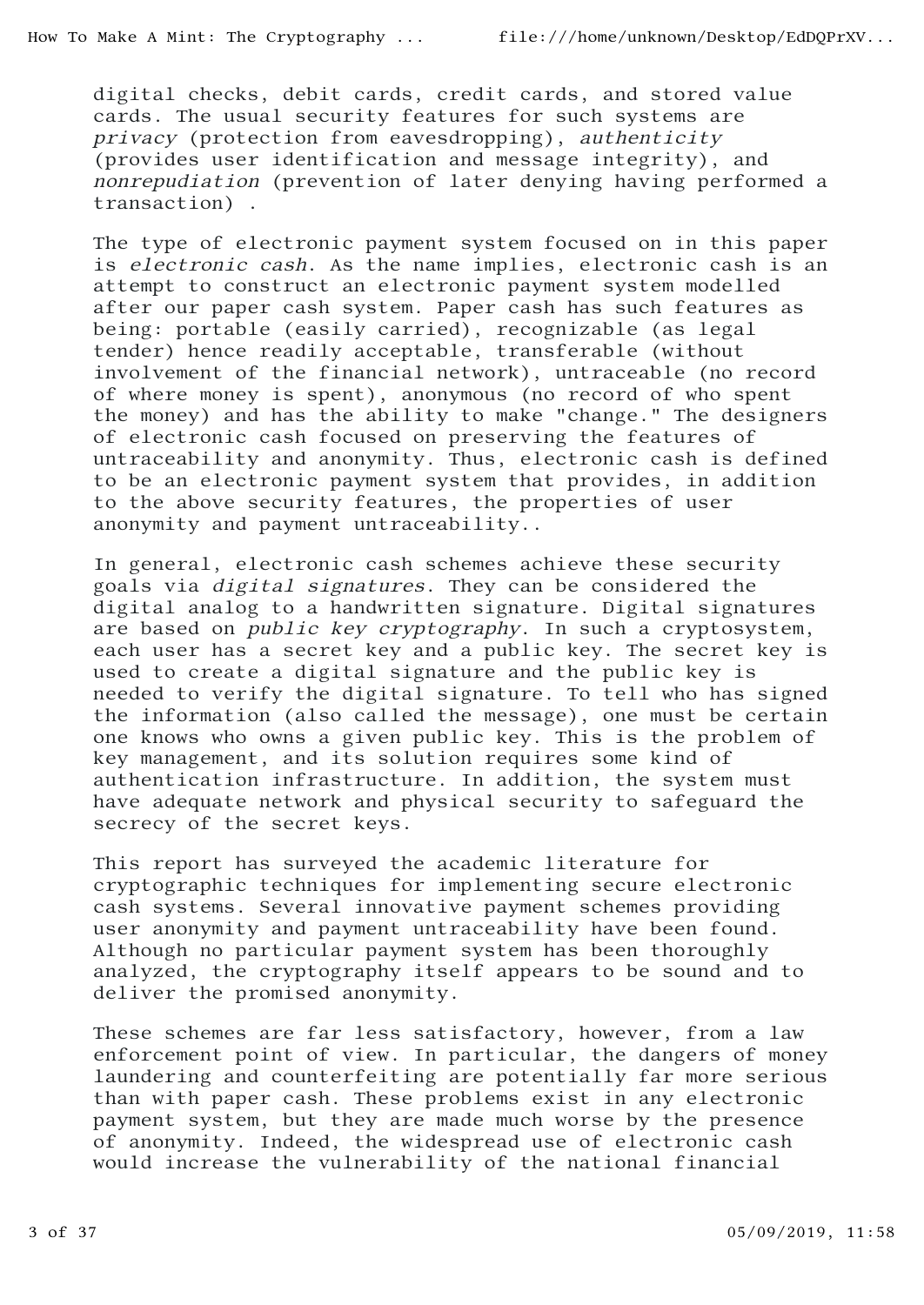system to Information Warfare attacks. We discuss measures to manage these risks; these steps, however, would have the effect of limiting the users' anonymity.

This report is organized in the following manner. Chapter 1 defines the basic concepts surrounding electronic payment systems and electronic cash. Chapter 2 provides the reader with a high level cryptographic description of electronic cash protocols in terms of basic authentication mechanisms. Chapter 3 technically describes specific implementations that have been proposed in the academic literature. In Chapter 4, the optional features of transferability and divisibility for offline electronic cash are presented. Finally, in Chapter 5 the security issues associated with electronic cash are discussed.

The authors of this paper wish to acknowledge the following people for their contribution to this research effort through numerous discussions and review of this paper: Kevin Igoe, John Petro, Steve Neal, and Mel Currie.

# 1. WHAT IS ELECTRONIC CASH?

We begin by carefully defining "electronic cash." This term is often applied to any electronic payment scheme that superficially resembles cash to the user. In fact, however, electronic cash is a specific kind of electronic payment scheme, defined by certain cryptographic properties. We now focus on these properties.

### 1.1 Electronic Payment

The term electronic commerce refers to any financial transaction involving the electronic transmission of information. The packets of information being transmitted are commonly called electronic tokens. One should not confuse the token, which is a sequence of bits, with the physical media used to store and transmit the information.

We will refer to the storage medium as a card since it commonly takes the form of a wallet-sized card made of plastic or cardboard. (Two obvious examples are credit cards and ATM cards.) However, the "card" could also be, e.g., a computer memory.

A particular kind of electronic commerce is that of electronic payment. An electronic payment protocol is a series of transactions, at the end of which a payment has been made, using a token issued by a third party. The most common example is that of credit cards when an electronic approval process is used. Note that our definition implies that neither payer nor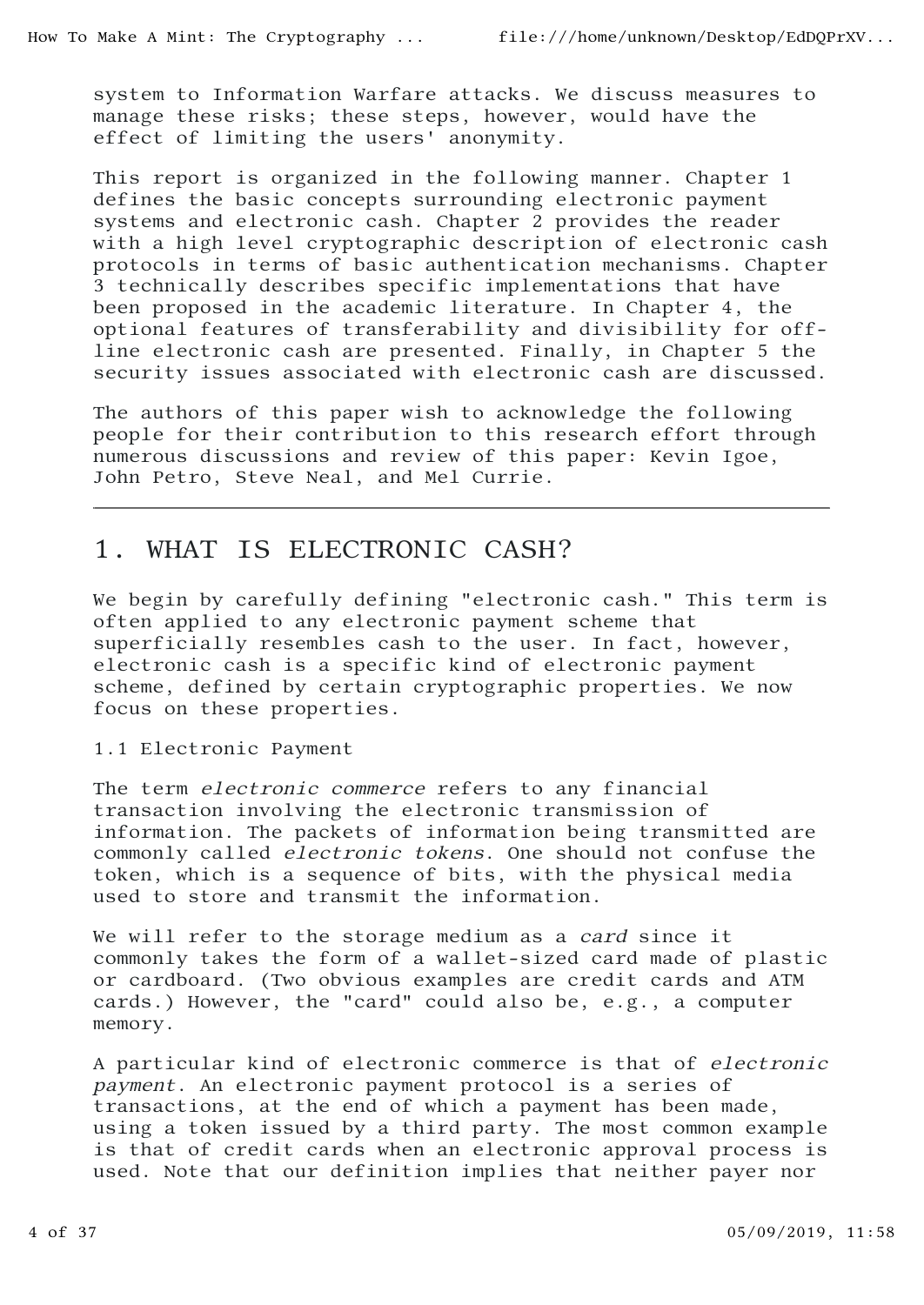$\mathcal{L}_\text{max}$ 

payee issues the token.<sup>1</sup>

The electronic payment scenario assumes three kinds of players:2

- a *payer* or consumer, whom we will name Alice.
- a payee, such as a merchant. We will name the payee Bob.
- a *financial network* with whom both Alice and Bob have accounts. We will informally refer to the financial network as the Bank.

<sup>1</sup> In this sense, electronic payment differs from such systems as prepaid phone cards and subway fare cards, where the token is issued by the payee.

 $2$  In 4.1, we will generalize this scenario when we discuss transfers.

1.2 Security of Electronic Payments

With the rise of telecommunications and the Internet, it is increasingly the case that electronic commerce takes place using a transmission medium not under the control of the financial system. It is therefore necessary to take steps to insure the security of the messages sent along such a medium.

The necessary security properties are:

- Privacy, or protection against eavesdropping. This is obviously of importance for transactions involving, e.g., credit card numbers sent on the Internet.
- User identification, or protection against impersonation. Clearly, any scheme for electronic commerce must require that a user knows with whom she is dealing (if only as an alias or credit card number).
- Message integrity, or protection against tampering or substitution. One must know that the recipient's copy of the message is the same as what was sent.
- Nonrepudiation, or protection against later denial of a transaction. This is clearly necessary for electronic commerce, for such things as digital receipts and payments.

The last three properties are collectively referred to as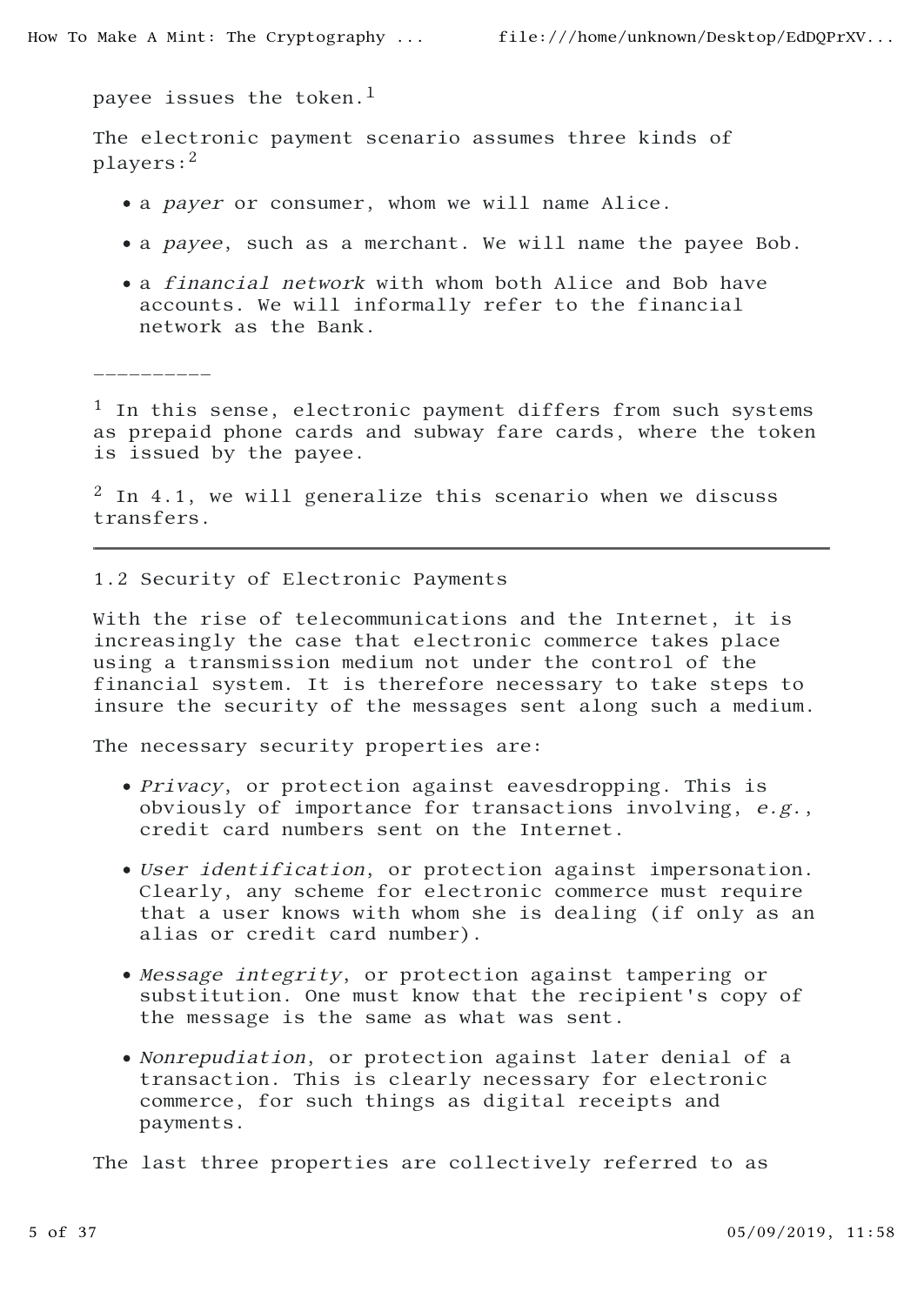authenticity.

These security features can be achieved in several ways. The technique that is gaining widespread use is to employ an authentication infrastructure. In such a setup, privacy is attained by enciphering each message, using a private key known only to the sender and recipient. The authenticity features are attained via key management, e.g., the system of generating, distributing and storing the users' keys.

Key management is carried out using a certification authority, or a trusted agent who is responsible for confirming a user's identity. This is done for each user (including banks) who is issued a digital identity certificate. The certificate can be used whenever the user wishes to identify herself to another user. In addition, the certificates make it possible to set up a private key between users in a secure and authenticated way. This private key is then used to encrypt subsequent messages. This technique can be implemented to provide any or all of the above security features.

Although the authentication infrastructure may be separate from the electronic-commerce setup, its security is an essential component of the security of the electronic-commerce system. Without a trusted certification authority and a secure infrastructure, the above four security features cannot be achieved, and electronic commerce becomes impossible over an untrusted transmission medium.

We will assume throughout the remainder of this paper that some authentication infrastructure is in place, providing the four security features.

### 1.3 Electronic Cash

We have defined privacy as protection against eavesdropping on one's communications. Some privacy advocates such as David Chaum (see [2],[3]), however, define the term far more expansively. To them, genuine "privacy" implies that one's history of purchases not be available for inspection by banks and credit card companies (and by extension the government). To achieve this, one needs not just privacy but anonymity. In particular, one needs

- payer anonymity during payment,
- payment untraceability so that the Bank cannot tell whose money is used in a particular payment.

These features are not available with credit cards. Indeed, the only conventional payment system offering it is cash. Thus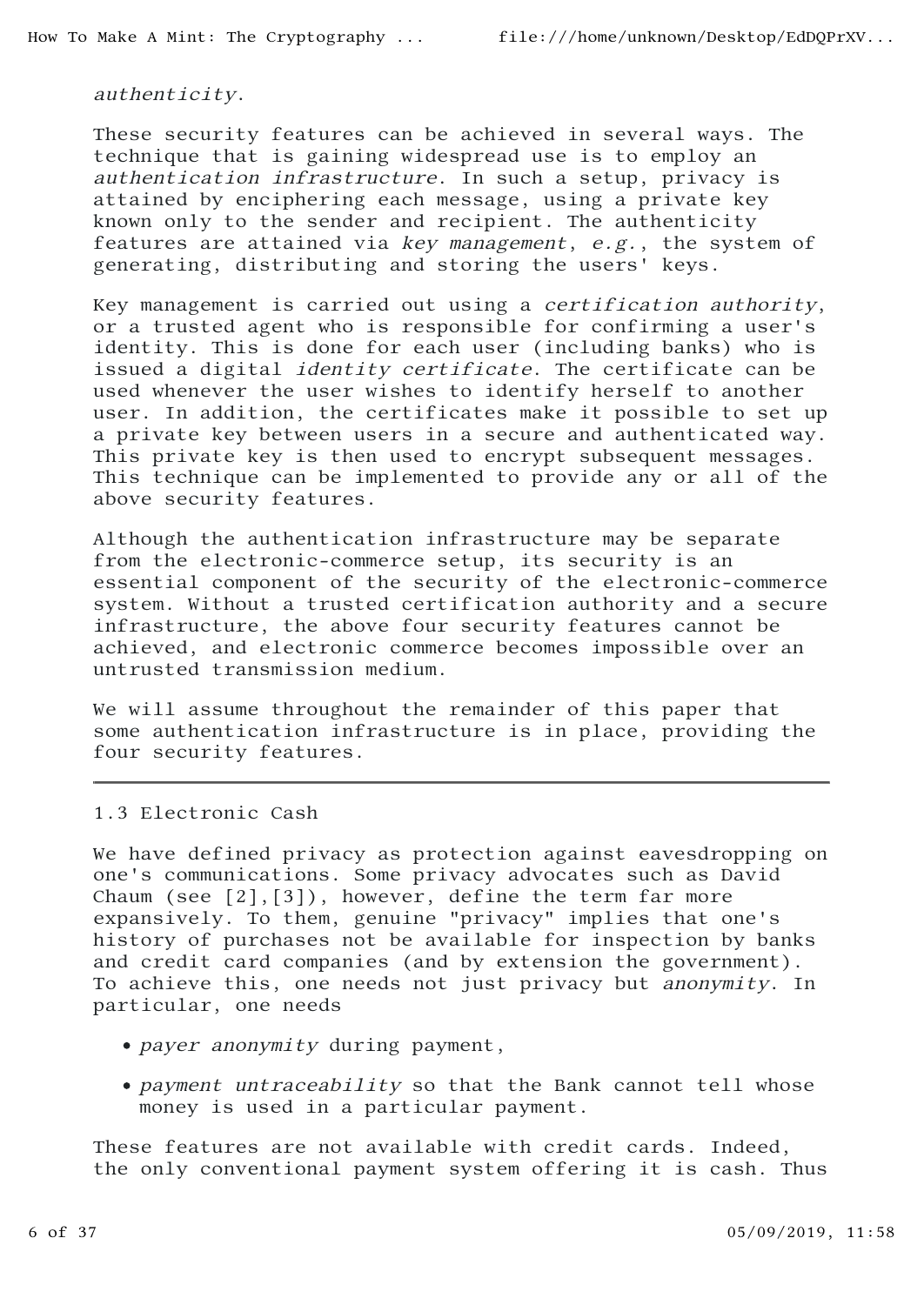Chaum and others have introduced electronic cash (or digital cash), an electronic payment system which offers both features. The sequence of events in an electronic cash payment is as follows:

- withdrawal, in which Alice transfers some of her wealth from her Bank account to her card.
- payment, in which Alice transfers money from her card to Bob's.
- deposit, in which Bob transfers the money he has received to his Bank account.

(See Figure 1.)

|  | Diagram of electronic cash |  |
|--|----------------------------|--|
|  |                            |  |
|  |                            |  |
|  |                            |  |
|  |                            |  |
|  |                            |  |
|  |                            |  |
|  |                            |  |
|  |                            |  |
|  |                            |  |
|  |                            |  |

Figure 1. The three types of transactions in a basic electronic cash model.

These procedures can be implemented in either of two ways:

- On-line payment means that Bob calls the Bank and verifies the validity of Alice's token<sup>3</sup> before accepting her payment and delivering his merchandise. (This resembles many of today's credit card transactions.)
- Off-line payment means that Bob submits Alice's electronic coin for verification and deposit sometime after the payment transaction is completed. (This method resembles how we make small purchases today by personal check.)

Note that with an on-line system, the payment and deposit are not separate steps. We will refer to on-line cash and off-line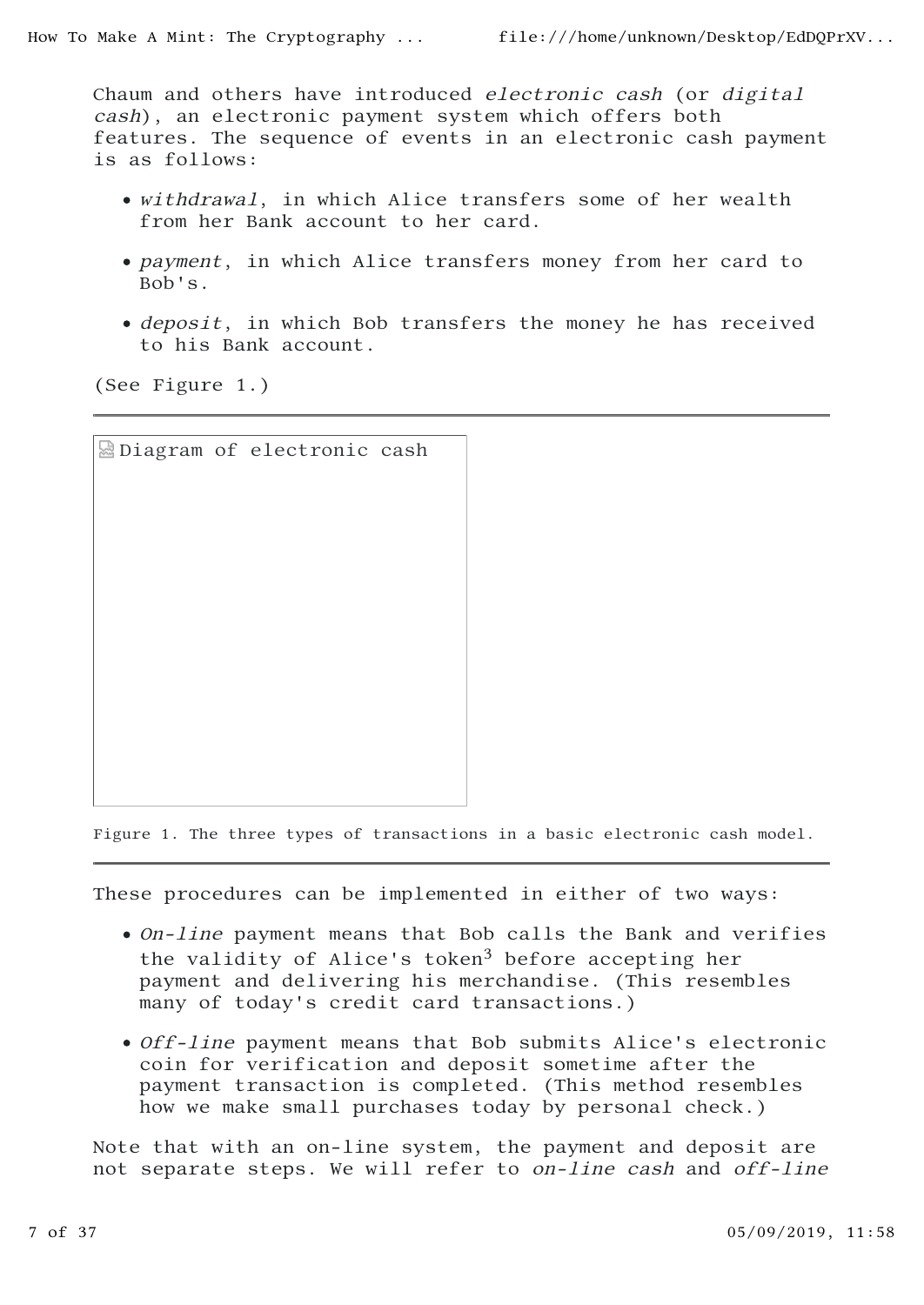cash schemes, omitting the word "electronic" since there is no danger of confusion with paper cash.

\_\_\_\_\_\_\_\_\_\_

 $3$  In the context of electronic cash, the token is usually called an electronic coin.

### 1.4 Counterfeiting

As in any payment system, there is the potential here for criminal abuse, with the intention either of cheating the financial system or using the payment mechanism to facilitate some other crime. We will discuss some of these problems in 5. However, the issue of counterfeiting must be considered here, since the payment protocols contain built-in protections against it.

There are two abuses of an electronic cash system analogous to counterfeiting of physical cash:

- Token forgery, or creating a valid-looking coin without making a corresponding Bank withdrawal.
- $\bullet$  Multiple spending, or using the same token over again. Since an electronic coin consists of digital information, it is as valid-looking after it has been spent as it was before. (Multiple spending is also commonly called respending, double spending, and repeat spending.)

One can deal with counterfeiting by trying to prevent it from happening, or by trying to detect it after the fact in a way that identifies the culprit. Prevention clearly is preferable, all other things being equal.

Although it is tempting to imagine electronic cash systems in which the transmission and storage media are secure, there will certainly be applications where this is not the case. (An obvious example is the Internet, whose users are notoriously vulnerable to viruses and eavesdropping.) Thus we need techniques of dealing with counterfeiting other than physical security.

- To protect against token forgery, one relies on the usual authenticity functions of user identification and message integrity. (Note that the "user" being identified from the coin is the issuing Bank, not the anonymous spender.)
- To protect against multiple spending, the Bank maintains a database of spent electronic coins. Coins already in the database are to be rejected for deposit. If the payments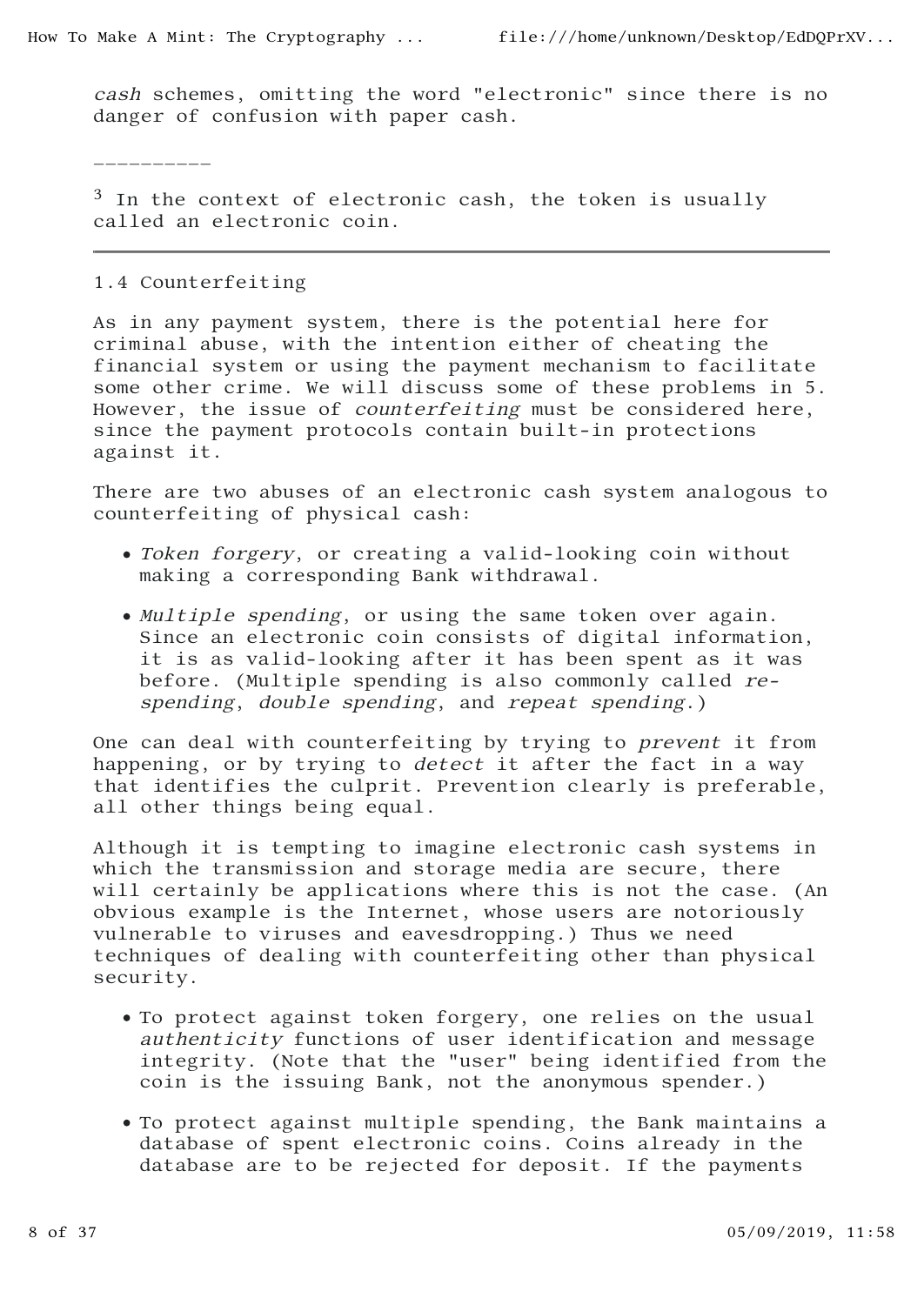are on-line, this will prevent multiple spending. If offline, the best we can do is to detect when multiple spending has occurred. To protect the payee, it is then necessary to identify the payer. Thus it is necessary to disable the anonymity mechanism in the case of multiple spending.

The features of authenticity, anonymity, and multiple-spender exposure are achieved most conveniently using public-key cryptography. We will discuss how this is done in the next two chapters.

# 2. A CRYPTOGRAPHIC DESCRIPTION

In this chapter, we give a high-level description of electronic cash protocols in terms of basic authentication mechanisms. We begin by describing these mechanisms, which are based on public-key cryptography. We then build up the protocol gradually for ease of exposition. We start with a simplified scheme which provides no anonymity. We then incorporate the payment untraceability feature, and finally the payment anonymity property. The result will be a complete electronic cash protocol.

### 2.1 Public-Key Cryptographic Tools

We begin by discussing the basic public-key cryptographic techniques upon which the electronic cash implementations are based.

One-Way Functions. A one-way function is a correspondence between two sets which can be computed efficiently in one direction but not the other. In other words, the function phi is one-way if, given s in the domain of phi, it is easy to compute  $t = phi(s)$ , but given only  $t$ , it is hard to find  $s$ . (The elements are typically numbers, but could also be, e.g., points on an elliptic curve; see [10].)

Key Pairs. If phi is a one-way function, then a key pair is a pair s, t related in some way via phi. We call s the secret key and t the public key. As the names imply, each user keeps his secret key to himself and makes his public key available to all. The secret key remains secret even when the public key is known, because the one-way property of  $phi$  insures that  $t$ cannot be computed from s.

All public-key protocols use key pairs. For this reason, public-key cryptography is often called asymmetric cryptography. Conventional cryptography is often called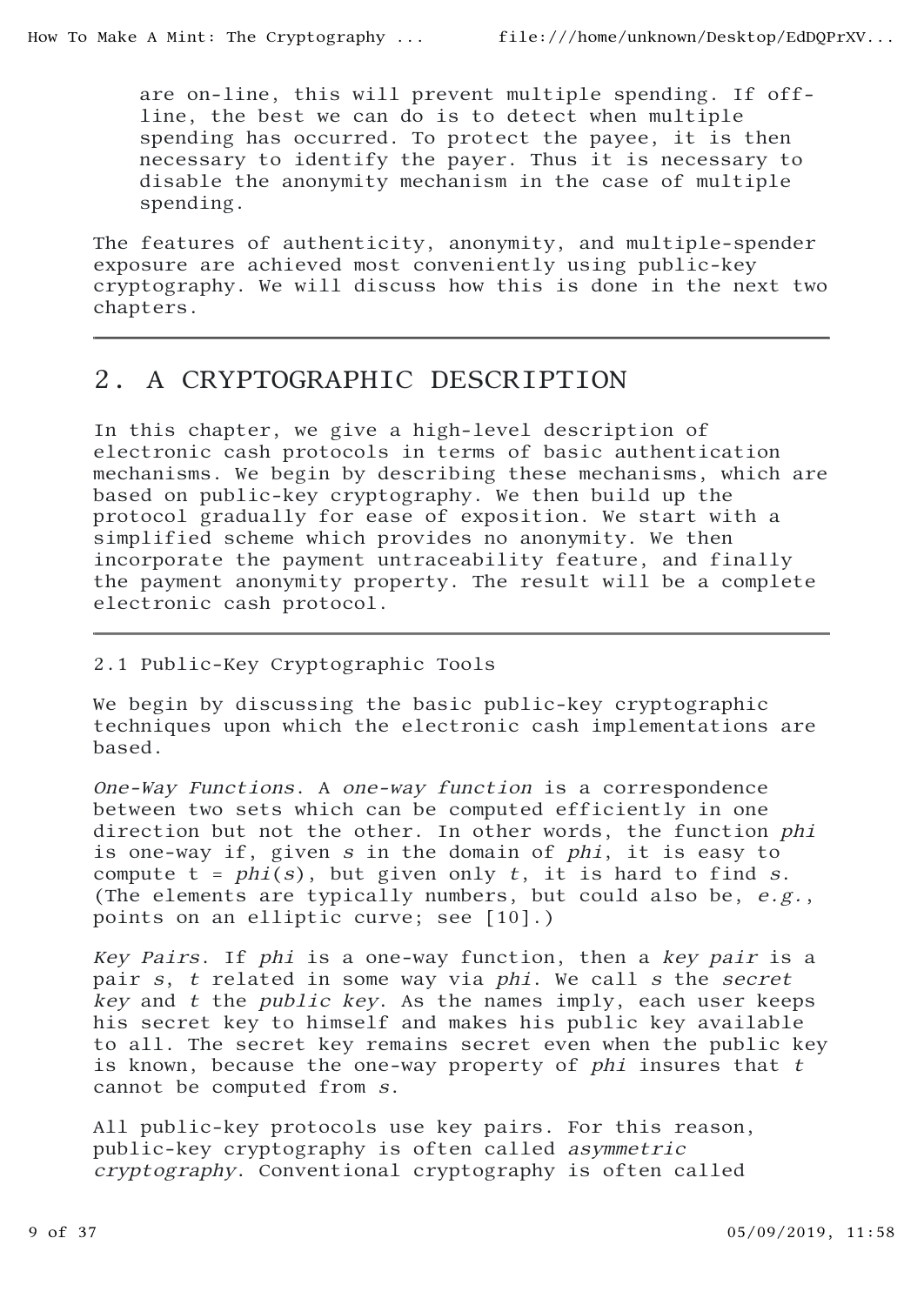symmetric cryptography, since one can both encrypt and decrypt with the private key but do neither without it.

Signature and Identification. In a public key system, a user identifies herself by proving that she knows her secret key without revealing it. This is done by performing some operation using the secret key which anyone can check or undo using the public key. This is called identification. If one uses a message as well as one's secret key, one is performing a digital signature on the message. The digital signature plays the same role as a handwritten signature: identifying the author of the message in a way which cannot be repudiated, and confirming the integrity of the message.

Secure Hashing. A hash function is a map from all possible strings of bits of any length to a bit string of fixed length. Such functions are often required to be collision-free: that is, it must be computationally difficult to find two inputs that hash to the same value. If a hash function is both oneway and collision-free, it is said to be a secure hash.

The most common use of secure hash functions is in digital signatures. Messages might come in any size, but a given public-key algorithm requires working in a set of fixed size. Thus one hashes the message and signs the secure hash rather than the message itself. The hash is required to be one-way to prevent signature forgery, i.e., constructing a valid-looking signature of a message without using the secret key.<sup>4</sup> The hash must be collision-free to prevent repudiation, i.e., denying having signed one message by producing another message with the same hash.

\_\_\_\_\_\_\_\_\_\_

 $4$  Note that token forgery is not the same thing as signature forgery. Forging the Bank's digital signature without knowing its secret key is one way of committing token forgery, but not the only way. A bank employee or hacker, for instance, could "borrow" the Bank's secret key and validly sign a token. This key compromise scenario is discussed in 5.3.

#### 2.2 A Simplified Electronic Cash Protocol

We now present a simplified electronic cash system, without the anonymity features.

PROTOCOL 1: On-line electronic payment.

Withdrawal:

Alice sends a withdrawal request to the Bank.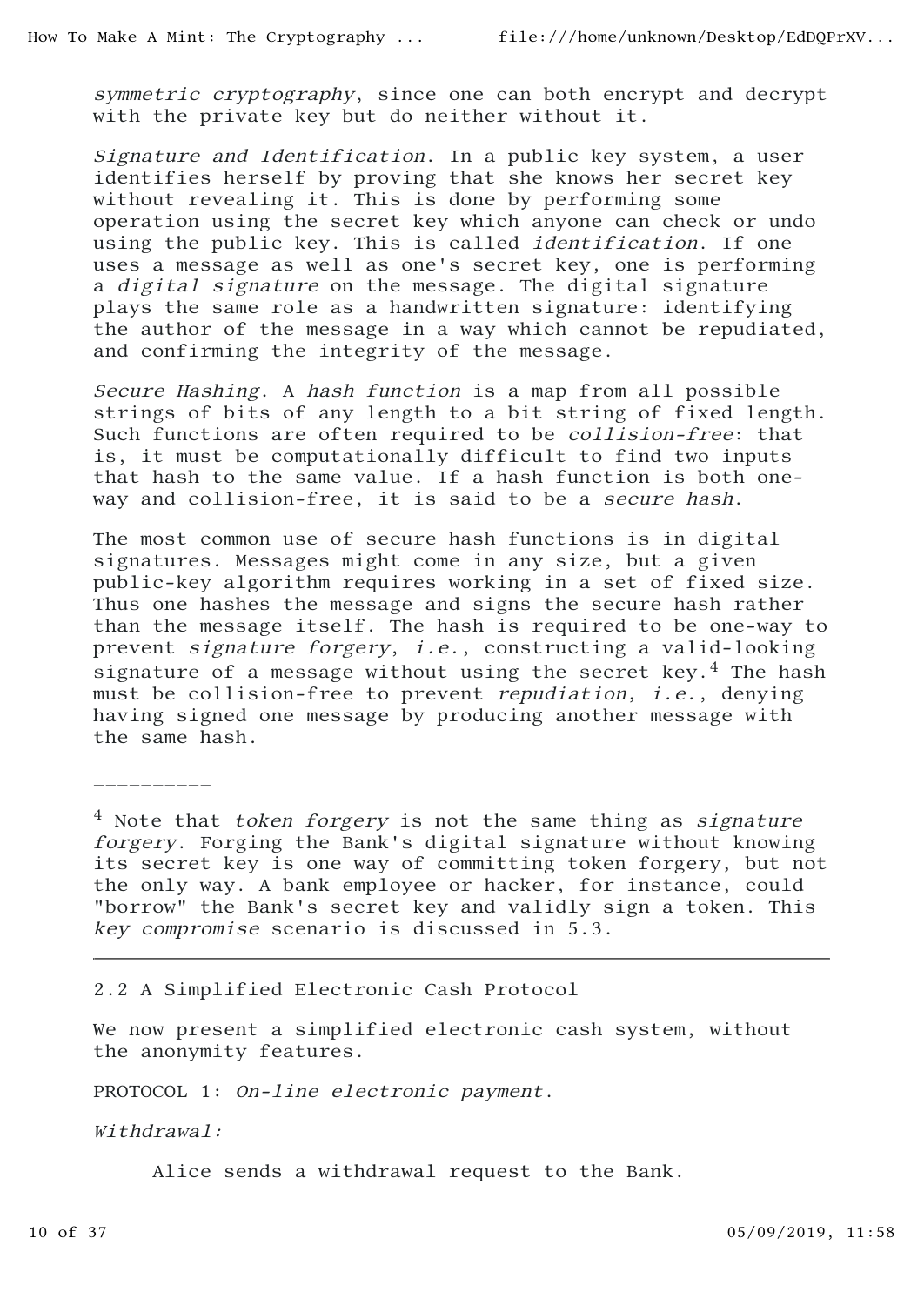Bank prepares an electronic coin and digitally signs it.

Bank sends coin to Alice and debits her account.

Payment/Deposit:

Alice gives Bob the coin.

Bob contacts Bank<sup>5</sup> and sends coin.

Bank verifies the Bank's digital signature.

Bank verifies that coin has not already been spent.

 Bank consults its withdrawal records to confirm Alice's withdrawal. (optional)

Bank enters coin in spent-coin database.

Bank credits Bob's account and informs Bob.

Bob gives Alice the merchandise.

\_\_\_\_\_\_\_\_\_\_

5 One should keep in mind that the term "Bank" refers to the financial system that issues and clears the coins. For example, the Bank might be a credit card company, or the overall banking system. In the latter case, Alice and Bob might have separate banks. If that is so, then the "deposit" procedure is a little more complicated: Bob's bank contacts Alice's bank, "cashes in" the coin, and puts the money in Bob's account.

PROTOCOL 2: Off-line electronic payment.

Withdrawal:

Alice sends a withdrawal request to the Bank.

Bank prepares an electronic coin and digitally signs it.

Bank sends coin to Alice and debits her account.

Payment:

Alice gives Bob the coin.

Bob verifies the Bank's digital signature. (optional)

Bob gives Alice the merchandise.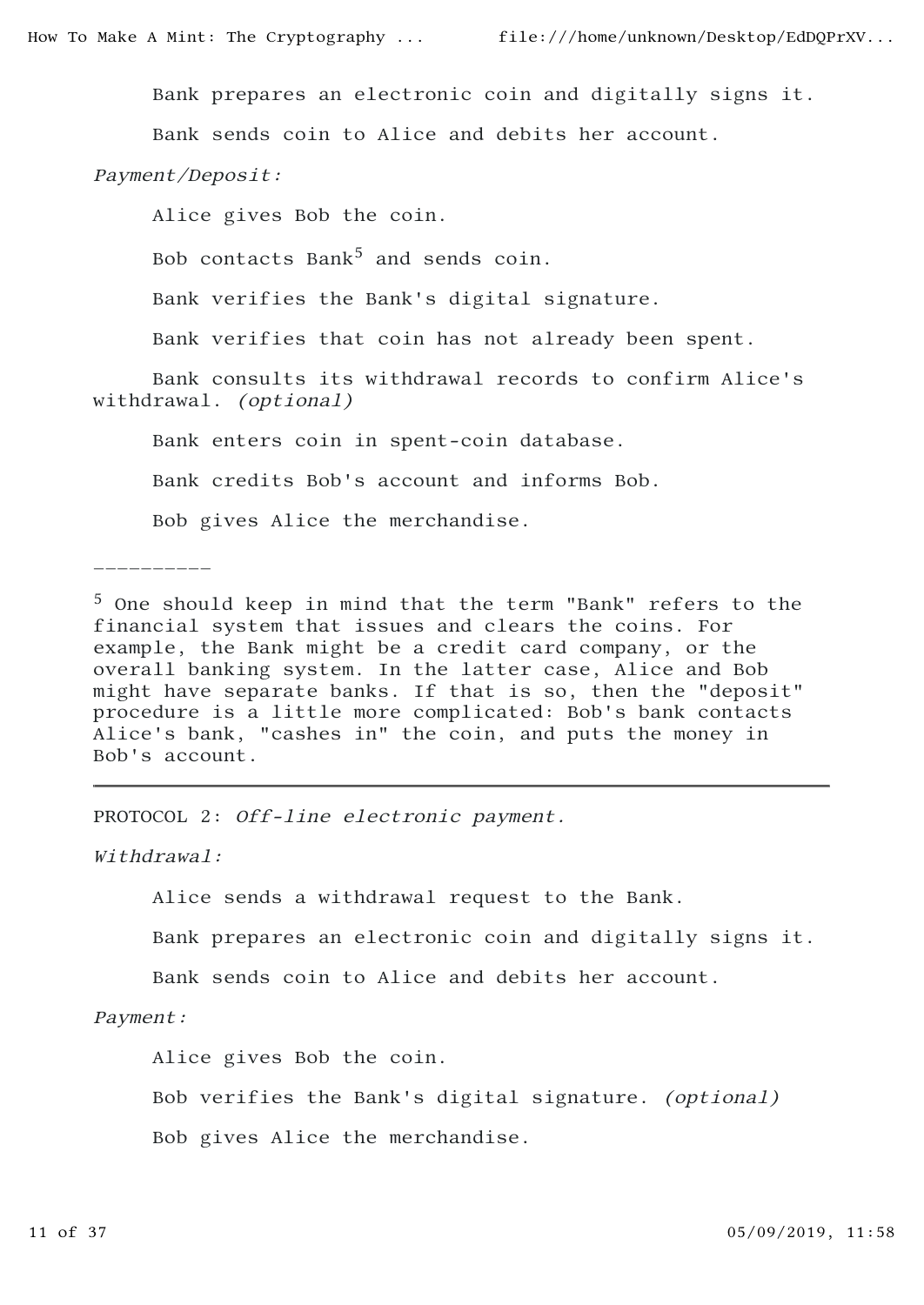Deposit:

Bob sends coin to the Bank.

Bank verifies the Bank's digital signature.

Bank verifies that coin has not already been spent.

 Bank consults its withdrawal records to confirm Alice's withdrawal. (optional)

Bank enters coin in spent-coin database.

Bank credits Bob's account.

The above protocols use digital signatures to achieve authenticity. The authenticity features could have been achieved in other ways, but we need to use digital signatures to allow for the anonymity mechanisms we are about to add.

#### 2.3 Untraceable Electronic Payments

In this section, we modify the above protocols to include payment untraceability. For this, it is necessary that the Bank not be able to link a specific withdrawal with a specific deposit.<sup>6</sup> This is accomplished using a special kind of digital signature called a *blind signature*.

We will give examples of blind signatures in 3.2, but for now we give only a high-level description. In the withdrawal step, the user changes the message to be signed using a random quantity. This step is called "blinding" the coin, and the random quantity is called the blinding factor. The Bank signs this random-looking text, and the user removes the blinding factor. The user now has a legitimate electronic coin signed by the Bank. The Bank will see this coin when it is submitted for deposit, but will not know who withdrew it since the random blinding factors are unknown to the Bank. (Obviously, it will no longer be possible to do the checking of the withdrawal records that was an optional step in the first two protocols.)

Note that the Bank does not know what it is signing in the withdrawal step. This introduces the possibility that the Bank might be signing something other than what it is intending to sign. To prevent this, we specify that a Bank's digital signature by a given secret key is valid only as authorizing a withdrawal of a fixed amount. For example, the Bank could have one key for a \$10 withdrawal, another for a \$50 withdrawal, and so on.7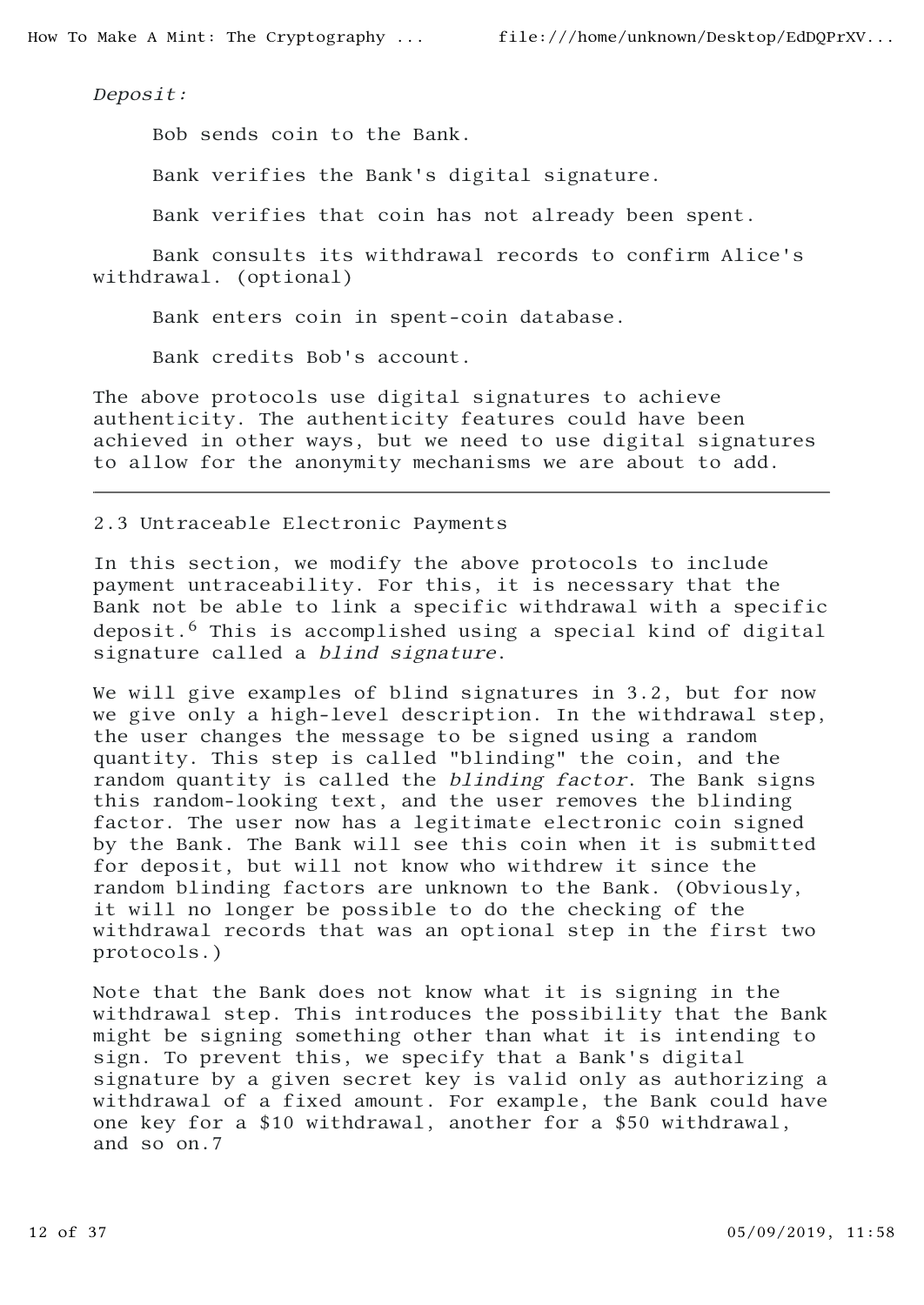\_\_\_\_\_\_\_\_\_

 $6$  In order to achieve either anonymity feature, it is of course necessary that the pool of electronic coins be a large one.

7 0ne could also broaden the concept of "blind signature" to include interactive protocols where both parties contribute random elements to the message to be signed. An example of this is the "randomized blind signature" occurring in the Ferguson scheme discussed in 3.3.

PROTOCOL 3: Untraceable On-line electronic payment.

Withdrawal:

Alice creates an electronic coin and blinds it.

 Alice sends the blinded coin to the Bank with a withdrawal request.

Bank digitally signs the blinded coin.

 Bank sends the signed blinded coin to Alice and debits her account.

Alice unblinds the signed coin.

Payment/Deposit:

Alice gives Bob the coin.

Bob contacts Bank and sends coin.

Bank verifies the Bank's digital signature.

Bank verifies that coin has not already been spent.

Bank enters coin in spent-coin database.

Bank credits Bob's account and informs Bob.

Bob gives Alice the merchandise.

PROTOCOL 4: Untraceable Off-line electronic payment. Withdrawal:

 Alice creates an electronic coin and blinds it. Alice sends the blinded coin to the Bank with a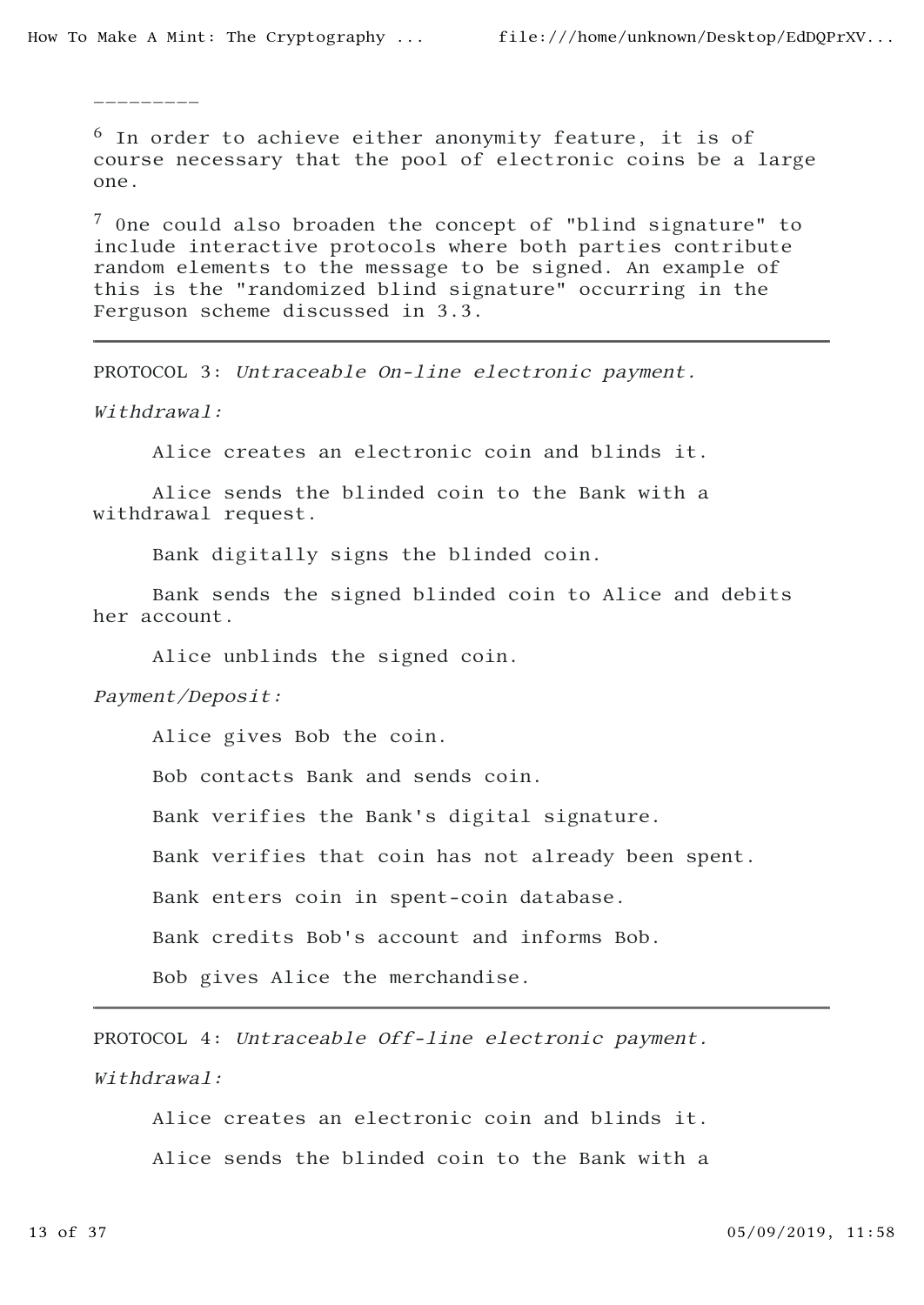withdrawal request.

Bank digitally signs the blinded coin.

 Bank sends the signed blinded coin to Alice and debits her account.

Alice unblinds the signed coin.

Payment:

Alice gives Bob the coin.

Bob verifies the Bank's digital signature. (optional)

Bob gives Alice the merchandise.

Deposit:

Bob sends coin to the Bank.

Bank verifies the Bank's digital signature.

Bank verifies that coin has not already been spent.

Bank enters coin in spent-coin database.

Bank credits Bob's account.

#### 2.4 A Basic Electronic Cash Protocol

We now take the final step and modify our protocols to achieve payment anonymity. The ideal situation (from the point of view of privacy advocates) is that neither payer nor payee should know the identity of the other. This makes remote transactions using electronic cash totally anonymous: no one knows where Alice spends her money and who pays her.

It turns out that this is too much to ask: there is no way in such a scenario for the consumer to obtain a signed receipt. Thus we are forced to settle for payer anonymity.

If the payment is to be on-line, we can use Protocol 3 (implemented, of course, to allow for payer anonymity). In the off-line case, however, a new problem arises. If a merchant tries to deposit a previously spent coin, he will be turned down by the Bank, but neither will know who the multiple spender was since she was anonymous. Thus it is necessary for the Bank to be able to identify a multiple spender. This feature, however, should preserve anonymity for law-abiding users.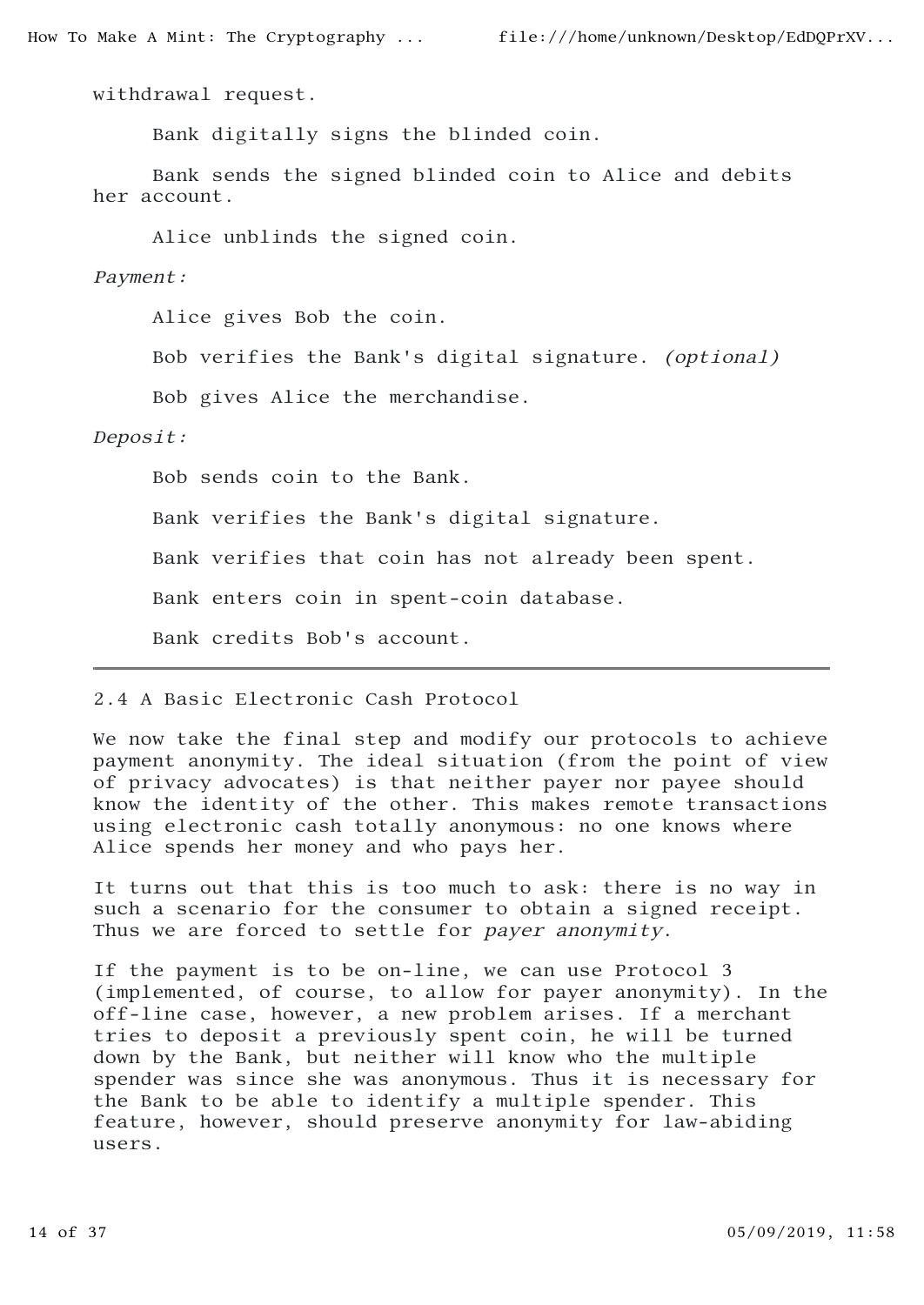The solution is for the payment step to require the payer to have, in addition to her electronic coin, some sort of identifying information which she is to share with the payee. This information is split in such a way that any one piece reveals nothing about Alice's identity, but any two pieces are sufficient to fully identify her.

This information is created during the withdrawal step. The withdrawal protocol includes a step in which the Bank verifies that the information is there and corresponds to Alice and to the particular coin being created. (To preserve payer anonymity, the Bank will not actually see the information, only verify that it is there.) Alice carries the information along with the coin until she spends it.

At the payment step, Alice must reveal one piece of this information to Bob. (Thus only Alice can spend the coin, since only she knows the information.) This revealing is done using a challenge-response protocol. In such a protocol, Bob sends Alice a random "challenge" quantity and, in response, Alice returns a piece of identifying information. (The challenge quantity determines which piece she sends.) At the deposit step, the revealed piece is sent to the Bank along with the coin. If all goes as it should, the identifying information will never point to Alice. However, should she spend the coin twice, the Bank will eventually obtain two copies of the same coin, each with a piece of identifying information. Because of the randomness in the challenge-response protocol, these two pieces will be different. Thus the Bank will be able to identify her as the multiple spender. Since only she can dispense identifying information, we know that her coin was not copied and re-spent by someone else.

PROTOCOL 5: Off-line cash.

Withdrawal:

 Alice creates an electronic coin, including identifying information.

Alice blinds the coin.

 Alice sends the blinded coin to the Bank with a withdrawal request.

 Bank verifies that the identifying information is present.

Bank digitally signs the blinded coin.

Bank sends the signed blinded coin to Alice and debits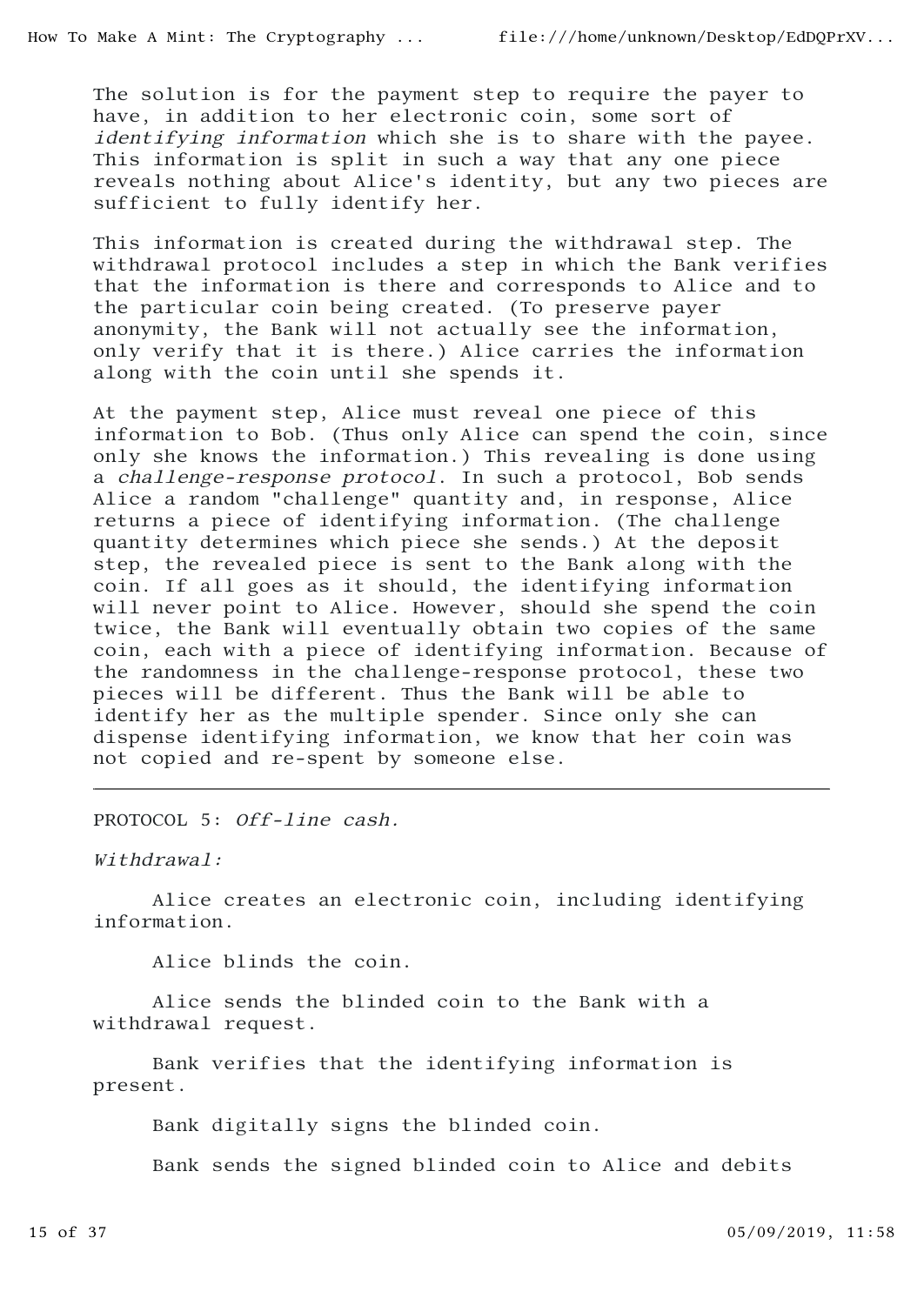How To Make A Mint: The Cryptography ... file:///home/unknown/Desktop/EdDQPrXV...

her account.

Alice unblinds the signed coin.

Payment:

Alice gives Bob the coin.

Bob verifies the Bank's digital signature.

Bob sends Alice a challenge.

 Alice sends Bob a response (revealing one piece of identifying info).

Bob verifies the response.

Bob gives Alice the merchandise.

Deposit:

Bob sends coin, challenge, and response to the Bank.

Bank verifies the Bank's digital signature.

Bank verifies that coin has not already been spent.

 Bank enters coin, challenge, and response in spent-coin database.

Bank credits Bob's account.

Note that, in this protocol, Bob must verify the Bank's signature before giving Alice the merchandise. In this way, Bob can be sure that either he will be paid or he will learn Alice's identity as a multiple spender.

# 3. PROPOSED OFF-LINE IMPLEMENTATIONS

Having described electronic cash in a high-level way, we now wish to describe the specific implementations that have been proposed in the literature. Such implementations are for the off-line case; the on-line protocols are just simplifications of them. The first step is to discuss the various implementations of the public-key cryptographic tools we have described earlier.

3.1 Including Identifying Information

We must first be more specific about how to include (and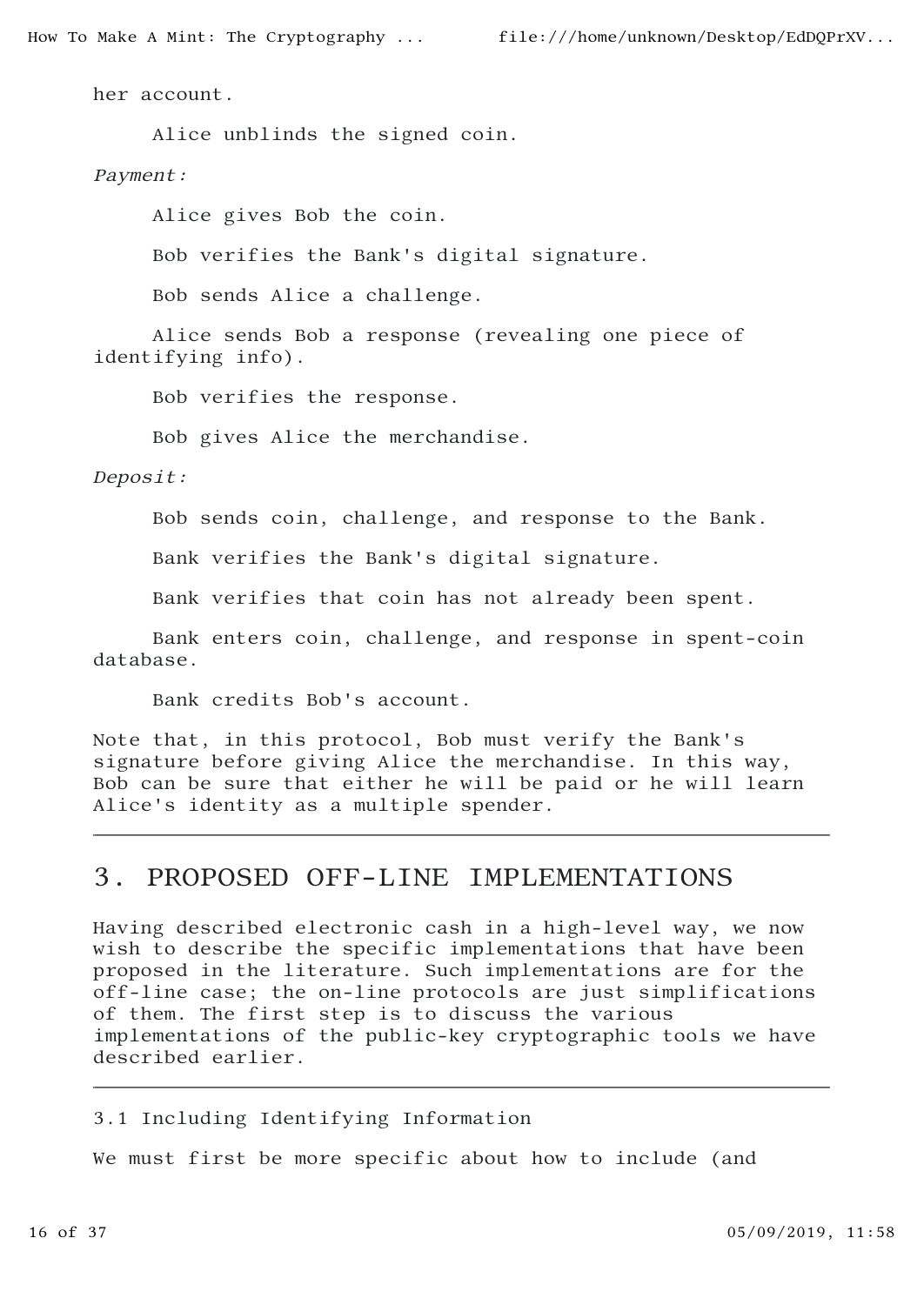access when necessary) the identifying information meant to catch multiple spenders. There are two ways of doing it: the cut-and-choose method and zero-knowledge proofs.

Cut and Choose. When Alice wishes to make a withdrawal, she first constructs and blinds a message consisting of K pairs of numbers, where K is large enough that an event with probability  $2^{-K}$  will never happen in practice. These numbers have the property that one can identify Alice given both pieces of a pair, but unmatched pieces are useless. She then obtains signature of this blinded message from the Bank. (This is done in such a way that the Bank can check that the  $K$  pairs of numbers are present and have the required properties, despite the blinding.)

When Alice spends her coins with Bob, his challenge to her is a string of K random bits. For each bit, Alice sends the appropriate piece of the corresponding pair. For example, if the bit string starts 0110. . ., then Alice sends the first piece of the first pair, the second piece of the second pair, the second piece of the third pair, the first piece of the fourth pair, etc. When Bob deposits the coin at the Bank, he sends on these  $K$  pieces.

If Alice re-spends her coin, she is challenged a second time. Since each challenge is a random bit string, the new challenge is bound to disagree with the old one in at least one bit. Thus Alice will have to reveal the other piece of the corresponding pair. When the Bank receives the coin a second time, it takes the two pieces and combines them to reveal Alice's identity.

Although conceptually simple, this scheme is not very efficient, since each coin must be accompanied by 2K large numbers.

Zero-Knowledge Proofs. The term zero-knowledge proof refers to any protocol in public-key cryptography that proves knowledge of some quantity without revealing it (or making it any easier to find it). In this case, Alice creates a key pair such that the secret key points to her identity. (This is done in such a way the Bank can check via the public key that the secret key in fact reveals her identity, despite the blinding.) In the payment protocol, she gives Bob the public key as part of the electronic coin. She then proves to Bob via a zero-knowledge proof that she possesses the corresponding secret key. If she responds to two distinct challenges, the identifying information can be put together to reveal the secret key and so her identity.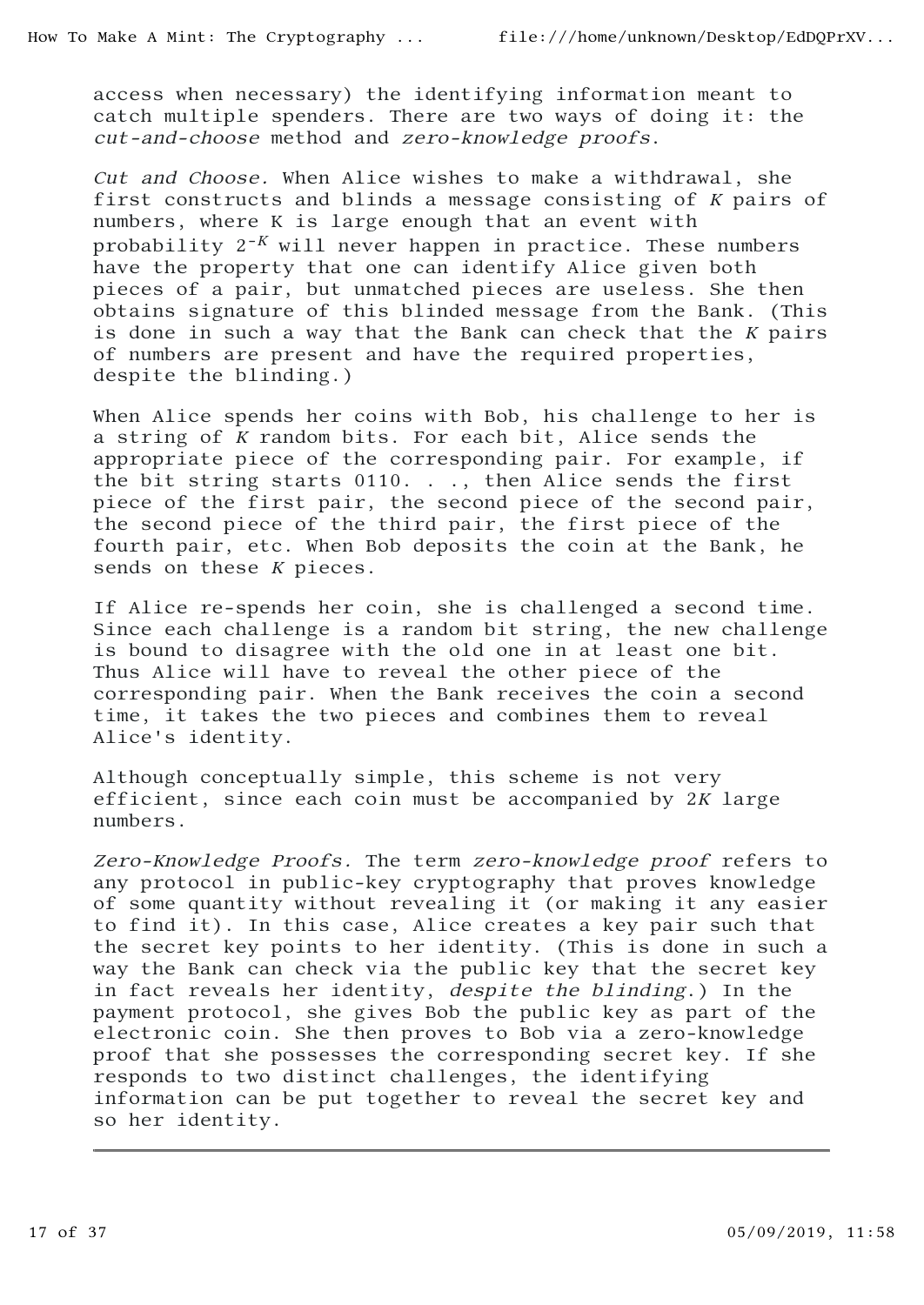### 3.2 Authentication and Signature Techniques

Our next step is to describe the digital signatures that have been used in the implementations of the above protocols, and the techniques that have been used to include identifying information.

There are two kinds of digital signatures, and both kinds appear in electronic cash protocols. Suppose the signer has a key pair and a message M to be signed.

Digital Signature with Message Recovery. For this kind of signature, we have a signing function  $S_{SK}$  using the secret key SK, and a verifying function  $V_{PK}$  using the public key PK. These functions are inverses, so that

(\*)  $V_{\text{PK}}(S_{SK} (M)) = M$ 

- The function  $V_{PK}$  is easy to implement, while  $S_{SK}$  is easy if one knows SK and difficult otherwise. Thus  $S_{SK}$  is said to have a trapdoor, or secret quantity that makes it possible to perform a cryptographic computation which is otherwise infeasible. The function  $V_{PK}$  is called a trapdoor one-way function, since it is a one-way function to anyone who does not know the trapdoor.
- In this kind of scheme, the verifier receives the signed message  $S_{SK}$  (*M*) but not the original message text. The verifier then applies the verification function  $V_{PK}$ . This step both verifies the identity of the signer and, by (\*), recovers the message text.
- Digital Signature with Appendix. In this kind of signature, the signer performs an operation on the message using his own secret key. The result is taken to be the signature of the message; it is sent along as an appendix to the message text. The verifier checks an equation involving the message, the appendix, and the signer's public key. If the equation checks, the verifier knows that the signer's secret key was used in generating the signature.

We now give specific algorithms.

RSA Signatures. The most well-known signature with message recovery is the RSA signature. Let  $N$  be a hard-to-factor integer. The secret signature key s and the public verification key v are exponents with the property that

 $M^{SV} = M \pmod{N}$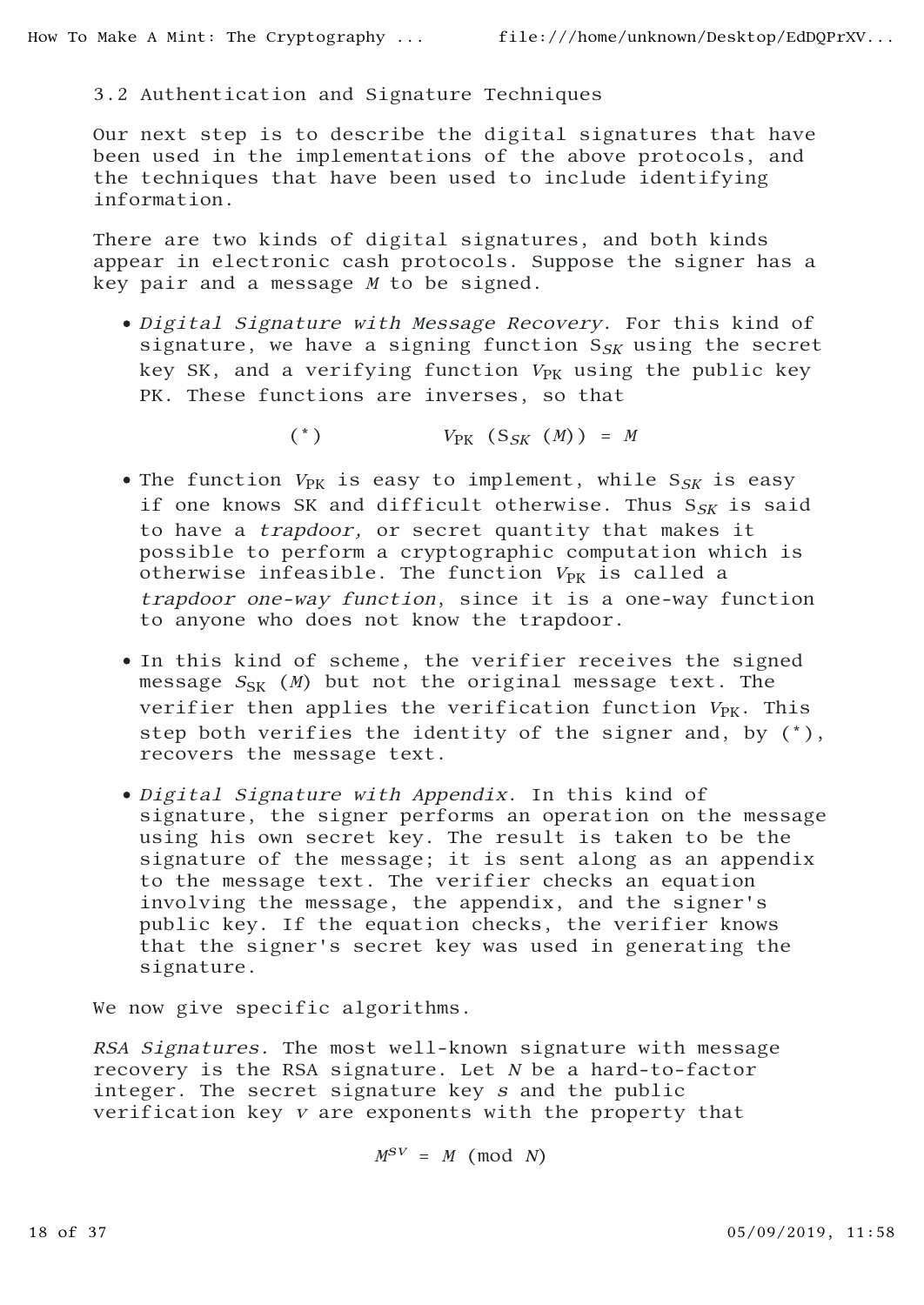for all messages  $M$ . Given  $v$ , it is easy to find  $s$  if one knows the factors of N but difficult otherwise. Thus the " $v<sup>th</sup>$  power (mod N)" map is a trapdoor one-way function. The signature of  $M$  is

$$
C := M^S \pmod{N};
$$

to recover the message (and verify the signature), one computes

$$
M := C^V \pmod{N}.
$$

Blind RSA Signatures. The above scheme is easily blinded. Suppose that Alice wants the Bank to produce a blind signature of the message  $M$ . She generates a random number  $r$  and sends

 $r^V$  . M (mod N)

to the Bank to sign. The Bank does so, returning

$$
r \cdot M^S \pmod{N}
$$

Alice then divides this result by r. The result is  $M^S$  (mod N), the Bank's signature of M, even though the Bank has never seen <sup>M</sup>.

The Schnorr Algorithms. The Schnorr family of algorithms includes an identification procedure and a signature with appendix. These algorithms are based on a zero-knowledge proof of possession of a secret key. Let  $p$  and  $q$  be large prime numbers with q dividing  $p - 1$ . Let g be a generator; that is, an integer between  $1$  and  $p$  such that

$$
g^q = 1 \pmod{p}.
$$

If s is an integer (mod  $q$ ), then the modular exponentiation operation on s is

$$
phi: s \rightarrow g^s \pmod{p}.
$$

The inverse operation is called the *discrete logarithm* function and is denoted

 $\log_g t \leq t$ .

If  $p$  and  $q$  are properly chosen, then modular exponentiation is a one-way function. That is, it is computationally infeasible to find a discrete logarithm.

Now suppose we have a line

$$
(**) \qquad y = mx + b
$$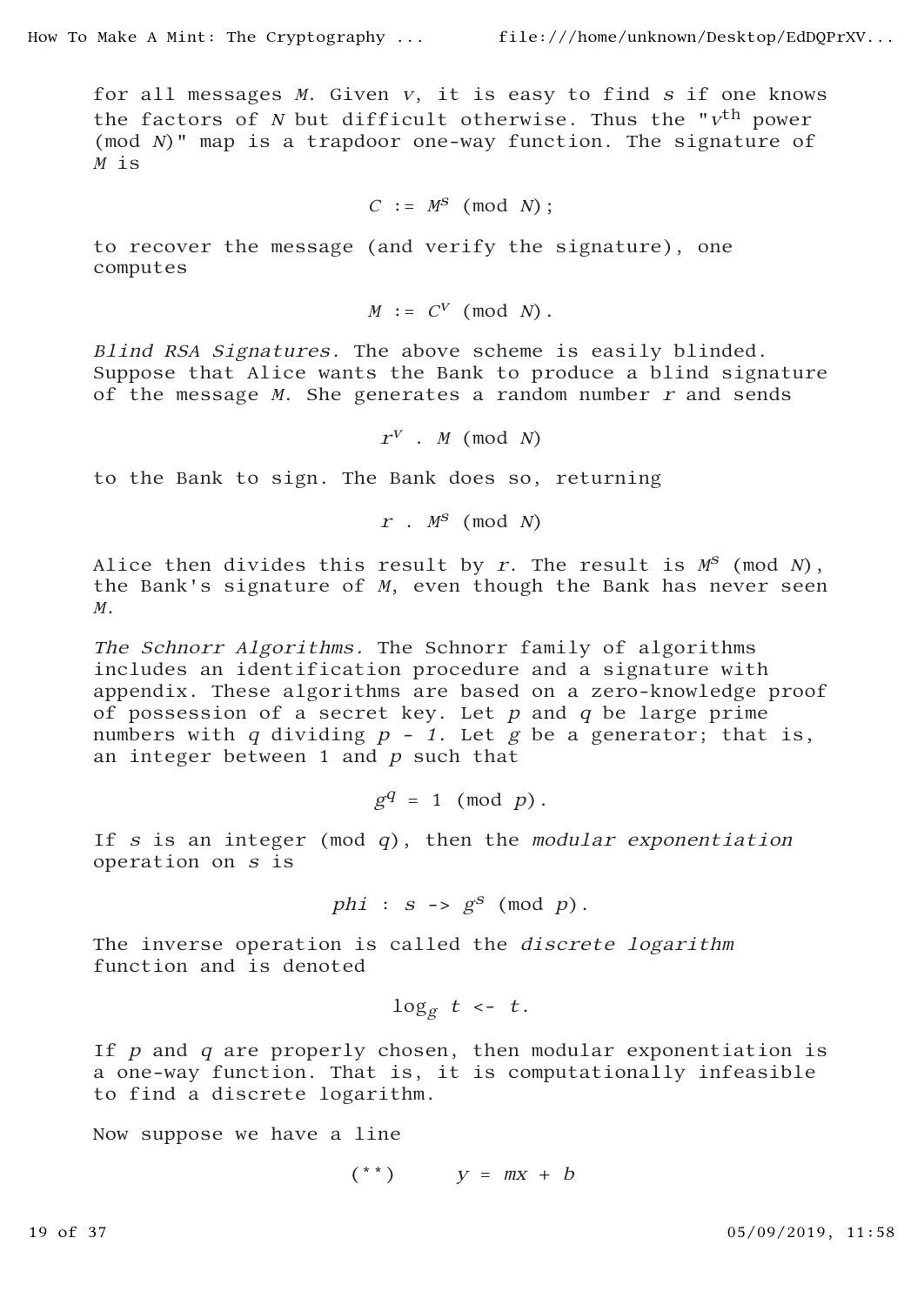over the field of integers (mod  $q$ ). A line can be described by giving its slope  $m$  and intercept  $b$ , but we will "hide" it as follows. Let

$$
c = gb \pmod{p},
$$

$$
n = gm \pmod{p}.
$$

Then c and n give us the "shadow" of the line under phi. Knowing c and n doesn't give us the slope or intercept of the line, but it does enable us to determine whether a given point  $(x, y)$  is on the line. For if  $(x, y)$  satisfies  $(*^*)$ , then it must also satisfy the relation

$$
(***) \qquad g^y = n^x . c (mod p).
$$

(Conversely, any point  $(x, y)$  satisfying  $(**)$  must be on the line.) The relationship (\*\*\*) can be checked by anyone, since it involves only public quantities. Thus anyone can check whether a given point is on the line, but points on the line can only be generated by someone who knows the secret information.

The basic Schnorr protocol is a zero-knowledge proof that one possesses a given secret quantity m. Let n be the corresponding public quantity. Suppose one user (the "prover") wants to convince another (the "verifier") that she knows m without revealing it. She does this by constructing a line (\*\*) and sending its shadow to the verifier. The slope of the line is taken to be secret quantity m, and the prover chooses the intercept at random, differently for each execution of the protocol. The protocol then proceeds as follows.

Schnorr proof of possession:

1. Alice sends c (and n if necessary) to Bob.

2. Bob sends Alice a "challenge" value of x.

3. Alice responds with the value of  $y$  such that  $(x, y)$  is on the line.

4. Bob verifies via  $(**)$  that  $(x, y)$  is on the line.

Bob now knows that he is speaking with someone who can generate points on the line. Thus this party must know the slope of the line, which is the secret quantity m.

An important feature of this protocol is that it can be performed only once per line. For if he knows any two points  $(x_0, y_0)$  and  $(x_1, y_1)$  on the line, the verifier can compute the slope of the line using the familiar "rise over the run"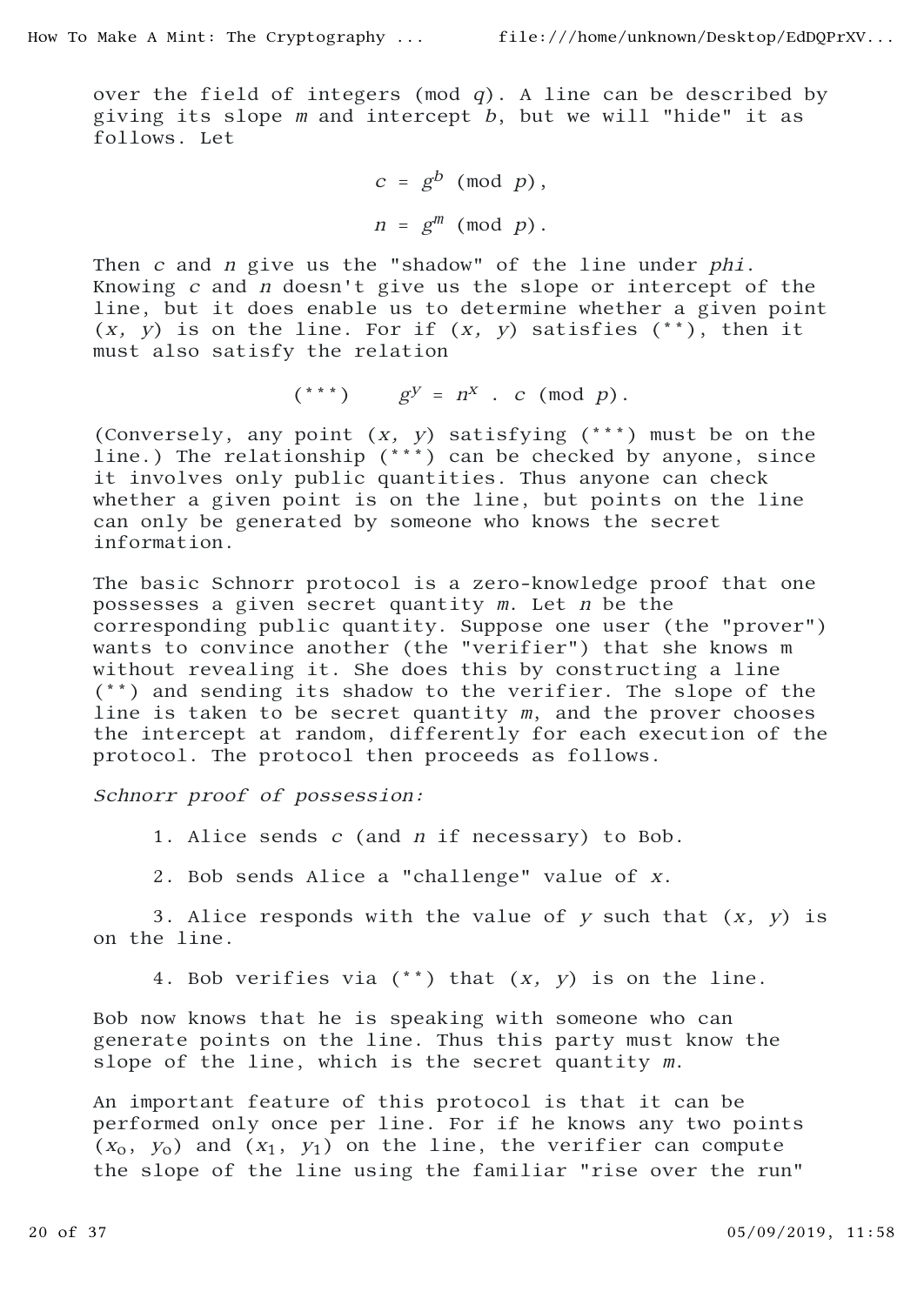formula

$$
m = y_0 - y_1 / x_1 - x_1 \pmod{q}
$$
,

and this slope is the secret quantity m. That is why a new intercept must be generated each time. We call this the twopoints-on-a-line principle. This feature will be useful for electronic cash protocols, since we want to define a spending procedure which reveals nothing of a secret key if used once per coin, but reveals the key if a coin is spent twice.

Schnorr identification. The above protocol can be used for identification of users in a network. Each user is issued a key pair, and each public key is advertised as belonging to a given user. To identify herself, a user needs only prove that she knows her secret key. This can be done using the above zero-knowledge proof, since her public key is linked with her identity.

Schnorr Signature. It is easy to convert the Schnorr identification protocol to produce a digital signature scheme. Rather than receiving a challenge from an on-line verifier, the signer simply takes x to be a secure hash of the message and of the shadow of the line. This proves knowledge of his secret key in a way that links his key pair to the message.

Blind Schnorr Signature. Suppose that Alice wants to obtain a blind Schnorr signature for her coin, which she will spend with Bob. Alice generates random quantities (mod  $q$ ) which describe a change of variables. This change of variables replaces the Bank's hidden line with another line, and the point on the Bank's line with a point on the new line. When Bob verifies the Bank's signature, he is checking the new point on the new line. The two lines have the same slope, so that the Bank's signature will remain valid. When the Bank receives the coin for deposit, it will see the protocol implemented on the new line, but it will not be able to link the coin with Alice's withdrawal since only Alice knows the change of variables relating the two lines.

Chaum-Pederson Signature. A variant of Schnorr's signature scheme given in [6] is used in electronic cash protocols. This modified scheme is a kind of "double Schnorr" scheme. It involves a single line and point but uses two shadows. This signature scheme can be blinded in a way similar to the ordinary Schnorr signature.

Implementations of the Schnorr Protocols. We have described the Schnorr algorithms in terms of integers modulo a prime p. The protocols, however, work in any setting in which the analogue of the discrete logarithm problem is difficult. An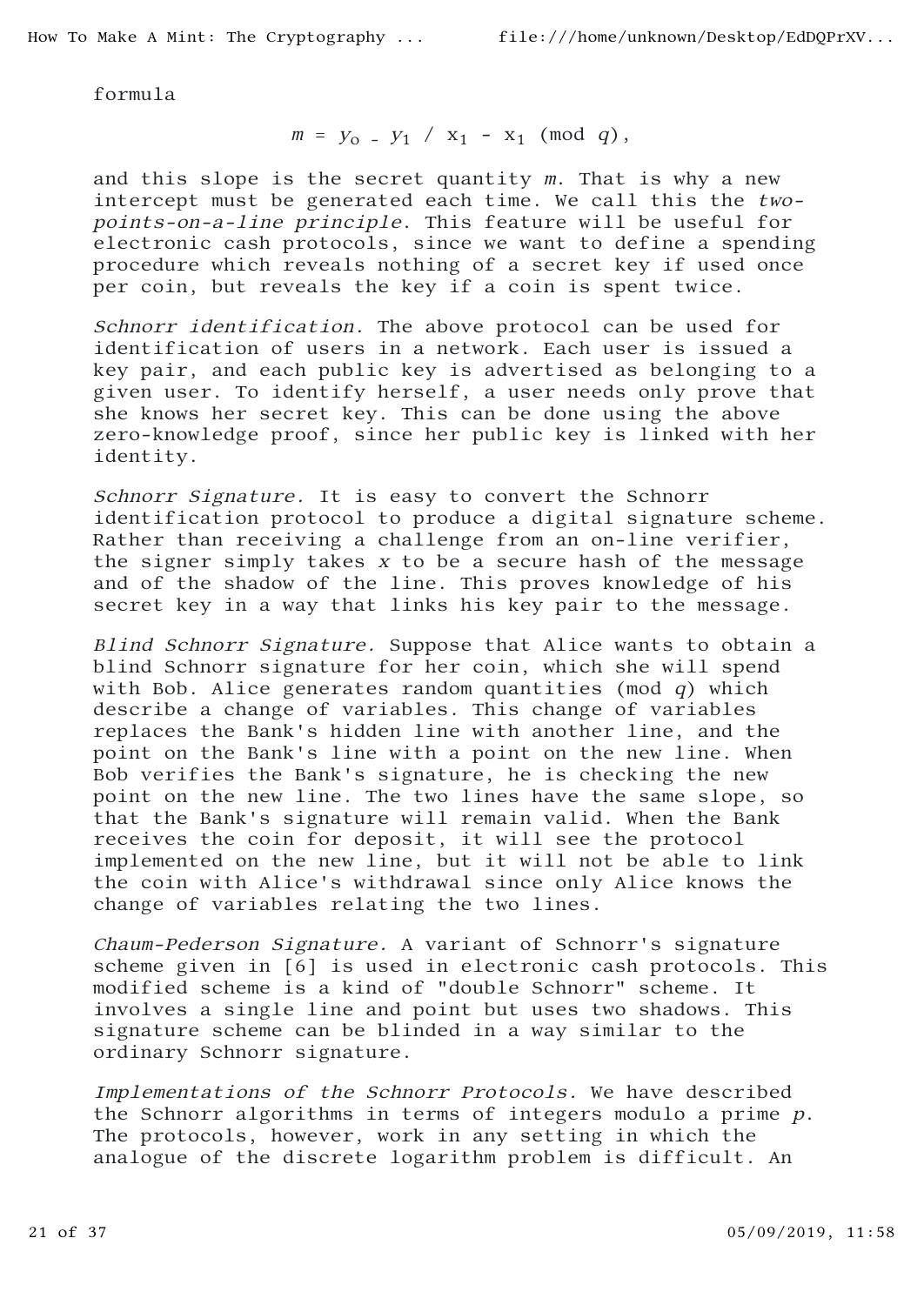important example is that of elliptic curves (see [10]). Elliptic curve based protocols are much faster, and require the transmission of far less data, than non-elliptic protocols giving the same level of security.

#### 3.3 Summary of Proposed Implementations

We can now present summaries of the main off-line cash schemes from the academic literature. There are three: those of Chaum-Fiat-Naor [4], Brands [1], and Ferguson [9].

Chaum-Fiat-Naor. This was the first electronic cash scheme, and is the simplest conceptually. The Bank creates an electronic coin by performing a blind RSA signature to Alice's withdrawal request, after having verified interactively that Alice has included her identifying information on the coin. The prevention of multiple spending is accomplished by the cut-and-choose method. For this reason, this scheme is relatively inefficient.

Brands. Brands' scheme is Schnorr-based.<sup>8</sup> Indeed, a Schnorr protocol is used twice: at withdrawal, the Bank performs a blind Chaum-Pederson signature, and then Alice performs a Schnorr possession proof as the challenge-and-response part of the spending protocol.

The withdrawal step produces a coin which contains the Bank's signature, authenticating both Alice's identifying information and the shadow of the line to be used for the possession proof. This commits Alice to using that particular line in the spending step. If she re-spends the coin, she must use the same line twice, enabling the Bank to identify her.

The Brands scheme is considered by many to be the best of the three, for two reasons. First, it avoids the awkward cut-andchoose technique. Second, it is based only on the Schnorr protocols, and so it can be implemented in various settings such as elliptic curves.

Ferguson. Ferguson's scheme is RSA-based like Chaum-Fiat-Naor, but it uses the "two-points-on-a-line" principle like Brands. The signature it uses is not the blind RSA signature as described above, but a variant called a randomized blind RSA signature. The ordinary blind RSA scheme has the drawback that the Bank has absolutely no idea what it is signing. As mentioned above, this is not a problem in the cut-and-choose case, but in this case it can allow a payer to defeat the mechanism for identifying multiple spenders. The randomized version avoids this problem by having both Alice and the Bank contribute random data to the message. The Bank still doesn't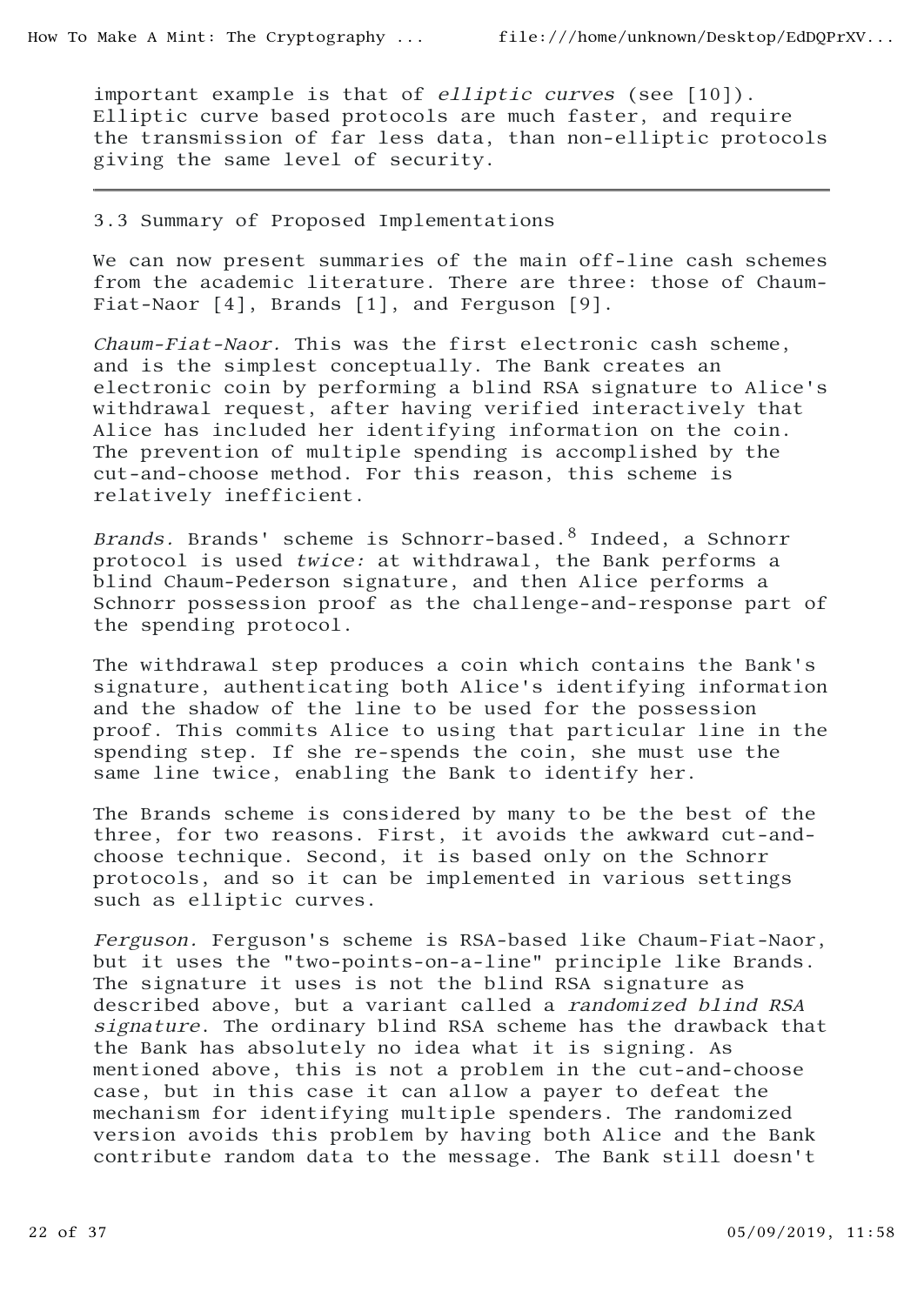know what it is signing, but it knows that the data was not chosen maliciously.

The rest of the protocol is conceptually similar to Brands' scheme. The message to be signed by the Bank contains, in addition to the random data, the shadow of a line whose slope and intercept reveal Alice's identity. During payment, Alice reveals a point on this line; if she does so twice, the Bank can identify her.

Although Ferguson's scheme avoids the cut-and-choose technique, it is the most complicated of the three (due largely to the randomized blind RSA signature). Moreover, it cannot be implemented over elliptic curves since it is RSAbased.

 $\mathcal{L}_\text{max}$ 

<sup>8</sup> For ease of exposition, we give a simplified account of Brands' protocol.

# 4. OPTIONAL FEATURES OF OFF-LINE CASH

Much of the recent literature on off-line cash has focused on adding features to make it more convenient to use. In this chapter we will discuss two of these features.

#### 4.1 Transferability

Transferability is a feature of paper cash that allows a user to spend a coin that he has just received in a payment without having to contact the Bank in between. We refer to a payment as a transfer if the payee can use the received coin in a subsequent payment. A payment system is transferable if it allows at least one transfer per coin. Figure 2 shows a maximum length path of a coin in a system which allows two transfers. The final payment is not considered a transfer because it must be deposited by the payee. Transferability would be a convenient feature for an off-line cash system because it requires less interaction with the Bank. (A transferable electronic cash system is off-line by definition, since on-line systems require communication with the Bank during each payment.)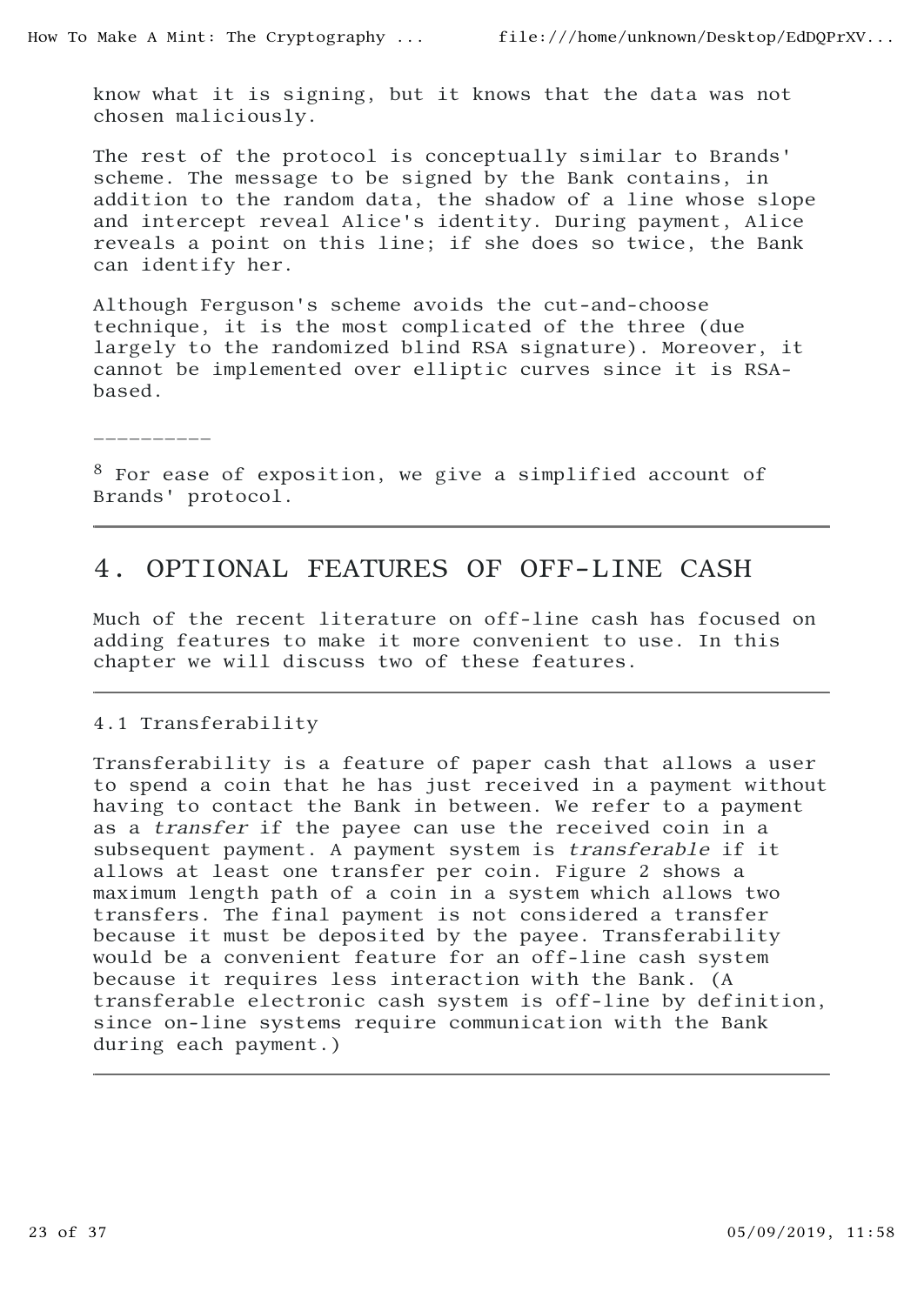Maximum length of path a coin in a system which allows 2 trasnfers per coin

Figure 2. A maximum length path of a coin in a system which allows 2 transfers per coin.

Transferable systems have received little attention in academic literature. The schemes presented in 3.3 are not transferable because the payee cannot use a received coin in another payment - his only options are to deposit or to exchange it for new coins at the Bank. Any transferable electronic cash system has the property that the coin must "grow in size" (i.e., accumulate more bits) each time it is spent. This is because the coin must contain information about every person who has spent it so that the Bank maintains the ability to identify multiple spenders. (See [5].) This growth makes it impossible to allow an unlimited number of transfers. The maximum number of transfers allowed in any given system will be limited by the allowable size of the coin.

There are other concerns with any transferable electronic cash system, even if the number of transfers per coin is limited, and we remove the anonymity property. Until the coin is deposited, the only information available to the Bank is the identity of the individual who originally withdrew the coin. Any other transactions involving that withdrawal can only be reconstructed with the cooperation of each consecutive spender of that coin. This poses the same problems that paper cash poses for detecting money laundering and tax evasion: no records of the transactions are available.

In addition, each transfer delays detection of re-spent or forged coins. Multiple spending will not be noticed until two copies of the same coin are eventually deposited. By then it may be too late to catch the culprit, and many users may have accepted counterfeit coins. Therefore, detection of multiple spending after the fact may not provide a satisfactory solution for a transferable electronic cash system. A transferable system may need to rely on physical security to prevent multiple spending. (See 5.1.)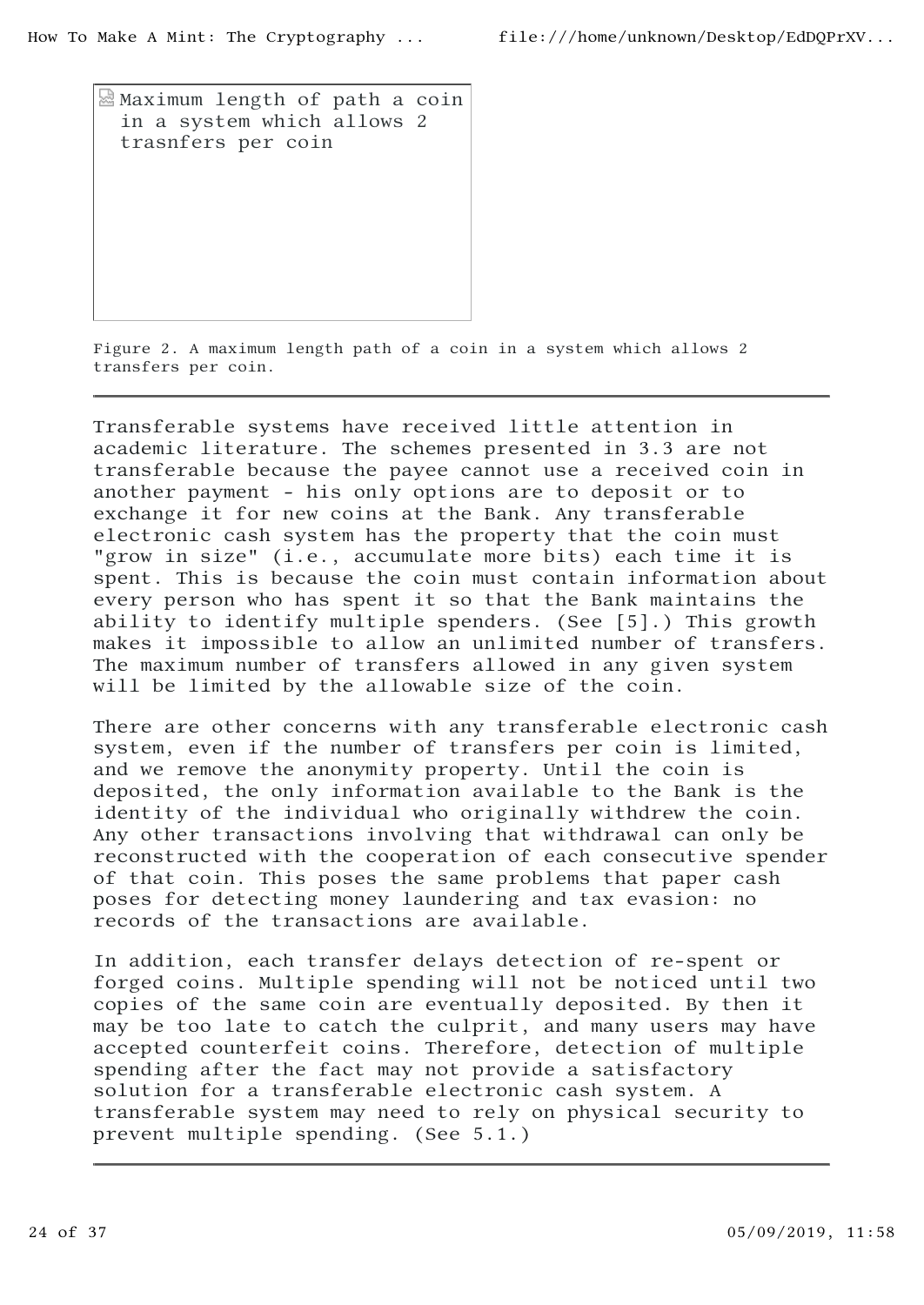### 4.2 Divisibility

Suppose that Alice is enrolled in a non-transferable, off-line cash system, and she wants to purchase an item from Bob that costs, say, \$4.99. If she happens to have electronic coins whose values add up to exactly \$4.99 then she simply spends these coins. However, unless Alice has stored a large reserve of coins of each possible denomination, it is unlikely that she will have the exact change for most purchases. She may not wish to keep such a large reserve of coins on hand for the some of the same reasons that one doesn't carry around a large amount of cash: loss of interest and fear of the cash being stolen or lost. Another option is for Alice to withdraw a coin of the exact amount for each payment, but that requires interaction with the Bank, making the payment on-line from her point of view. A third option is for Bob to pay Alice the difference between her payment and the \$4.99 purchase price. This puts the burden of having an exact payment on Bob, and also requires Alice to contact the Bank to deposit the "change."

A solution to Alice's dilemma is to use divisible coins: coins that can be "divided" into pieces whose total value is equal to the value of the original coin. This allows exact off-line payments to be made without the need to store a supply of coins of different denominations. Paper cash is obviously not divisible, but lack of divisibility is not as much of an inconvenience with paper cash because it is transferable. Coins that are received in one payment can be used again in the next payment, so the supply of different denominations is partially replenished with each transaction. (Imagine how quickly a cashier would run out of change if paper cash were not transferable and each payment was put in a separate bin set aside for the next bank deposit!)

Three divisible off-line cash schemes have been proposed, but at a cost of a longer transaction time and additional storage. Eng and Okamoto's divisible scheme [7] is based on the "cut and choose" method. Okamoto [11] is much more efficient and is based on Brands' scheme but will also work on Ferguson's scheme. Okamoto and Ohta [12] is the most efficient of the three, but also the most complicated. It relies on the difficulty of factoring and on the difficulty of computing discrete logarithms.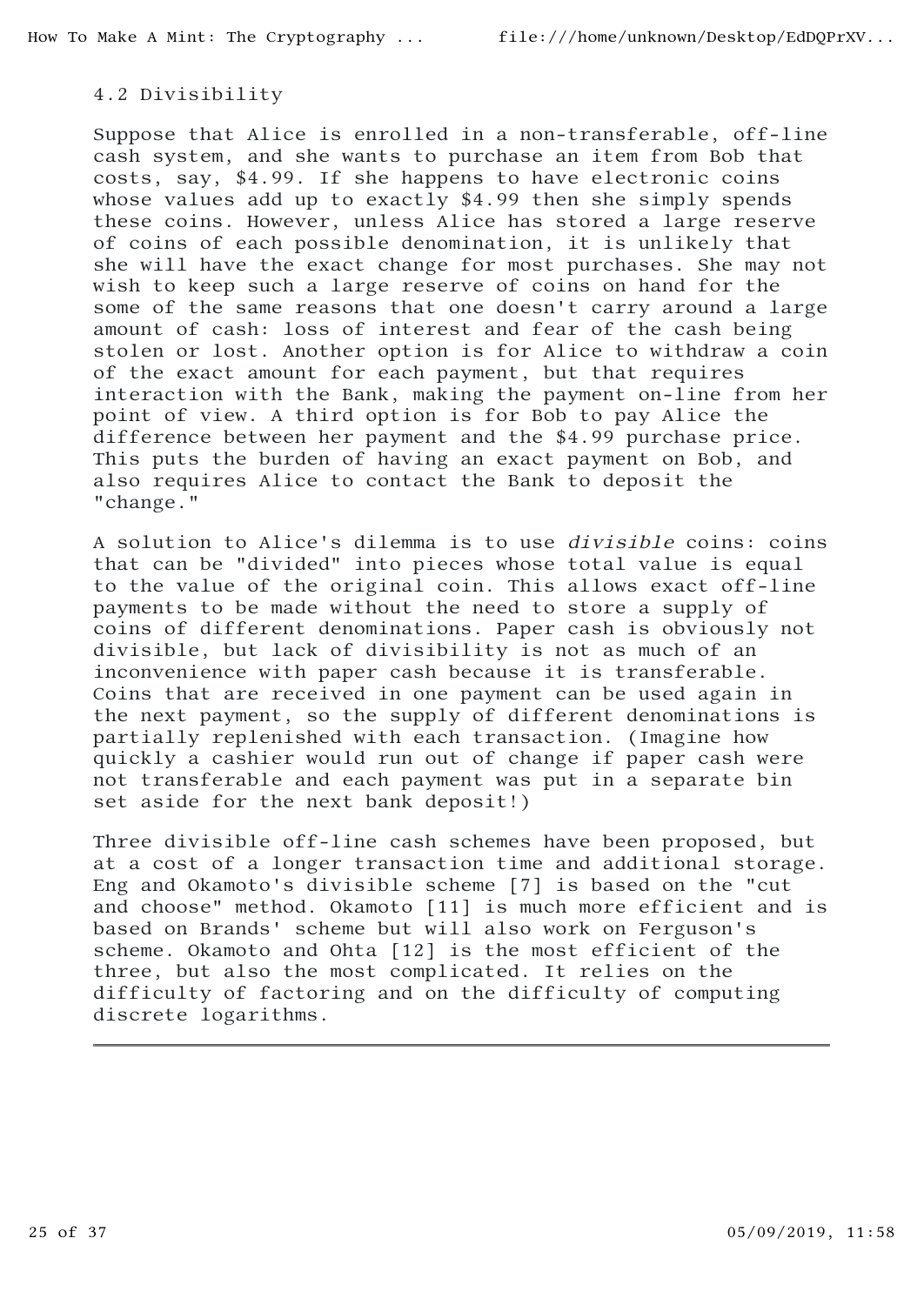A binary tree for a divisible coin

Figure 3. A binary tree for a divisible coin worth \$4.00, with a minimum unit of \$1.00. A \$3.00 payment can be made by spending the shaded nodes. Node 1I cannot be used in a subsequent payment because it is an ancestor of nodes 2 and 6. Nodes 4 and 5 cannot be used because they are descendants of node 2. Node 3 cannot be used because it is an ancestor of node 6. Nodes 2 and 6 cannot be used more than once, so node 7 is the only node which can be spent in a subsequent payment.

All three of these schemes work by associating a binary tree with each coin of value \$w. (See Figure 3). Each node is assigned a monetary value as follows: the unique root node (the node at level 0) has value \$w, the two nodes at level 1 each have value  $\frac{6}{x^2}$ , the four nodes at level 2 each have value  $\frac{w}{4}$ , etc. Therefore, if  $w = 2<sup>1</sup>$ , then the tree has  $1+1$ levels, and the nodes at level j each have value  $\frac{w}{2}$ . The leaves of the tree are the nodes at level 1, and have the minimum unit of value.

To spend the entire amount of value \$w, the root node is used. Amounts less than \$w can be spent by spending a set of nodes whose values add up to the desired amount.

Initially, any whole dollar amount of up to \$w can be spent. Subsequent payments are made according to the following rules:

1. Once a node is used, all its descendant and ancestor<sup>9</sup> nodes cannot be used.

2. No node can be used more than once.

These two rules insure that no more than one node is used on any path from the root to a leaf. If these two rules are observed, then it will be impossible to spend more than the original value of the coin. If either of these rules are broken, then two nodes on the same path are used, and the information in the two corresponding payments can be combined to reveal the identity of the individual that over-spent in the same way that the identity of a multiple spender is revealed.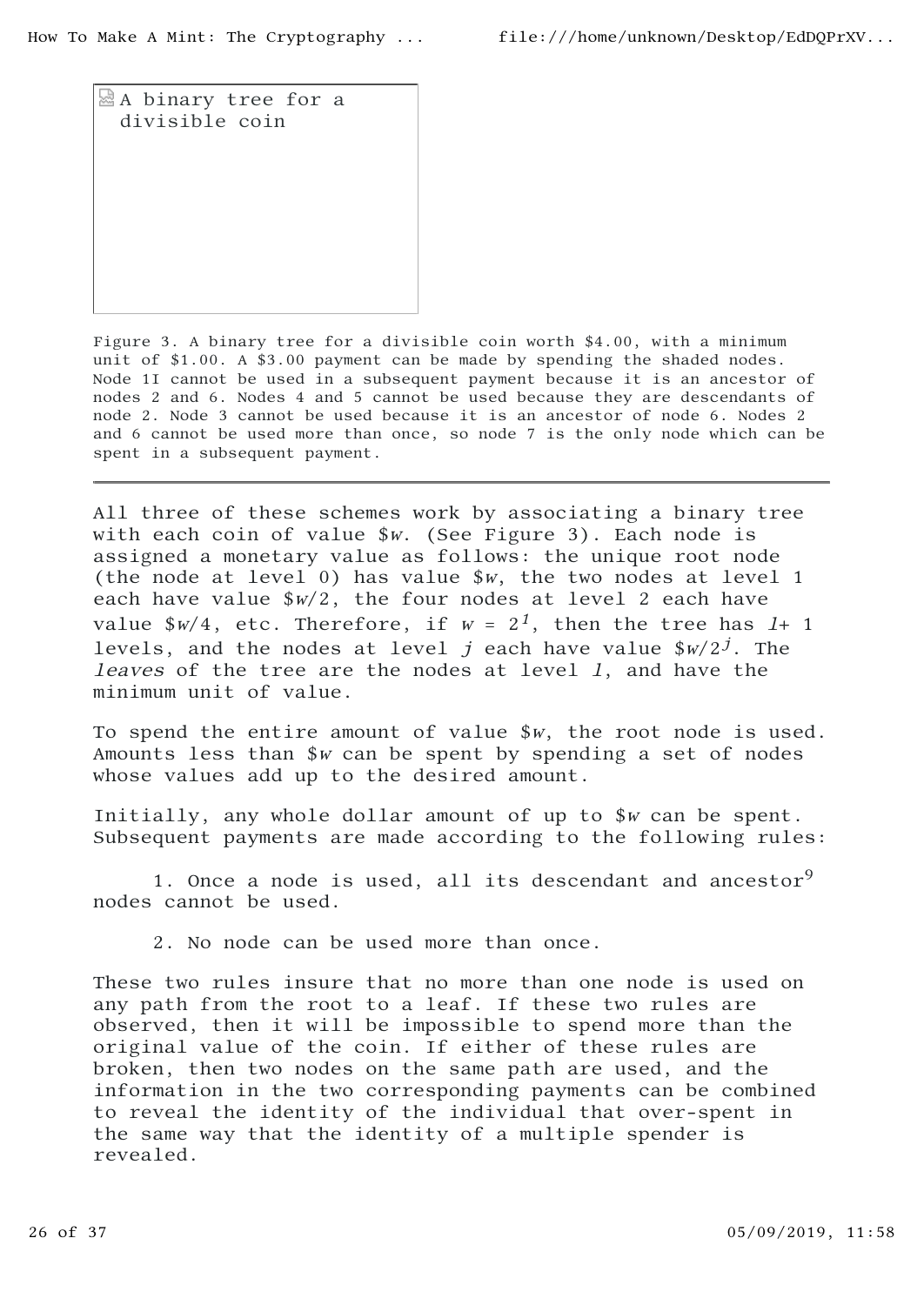More specifically, in the Eng/Okamoto and Okamoto schemes, each user has a secret value, s, which is linked to their identity (uncovering s will uncover their identity, but not vice-versa.) Each node *i* is assigned a secret value,  $t_i$ . Hence, each node  $i$  corresponds to a line

$$
y = sx + t_i
$$

When a payment is made using a particular node n,  $t_i$  will be revealed for all nodes i that are ancestors of node n. Then the payee sends a challenge  $x_i$  and the payer responds with

$$
y_1 = sx_1 + t_n .
$$

This reveals a point  $(x_1, y_1)$  on the line  $y = sx + t_n$ , but does not reveal the line itself. If the same node is spent twice, then responses to two independent challenges,  $x_1$  and  $x_2$ , will reveal two points on the same line:  $(x_1, y_1)$  and  $(x_2, y_2)$  $y_2$ ). Then the secret value s can be recovered using the twopoints-on-a-line principle described in 3.2.

If someone tries to overspend a coin, then two nodes in the same path will be used. Suppose that nodes n and m are in the same path, and node *n* is farther from the root on this path. Spending node *n* will reveal  $t_m$ , since node *m* is an ancestor of node n. Now if node m is also spent, then the response to a challenge  $x_1$  will be  $y_1 = sx_1 + t_m$ . But  $t_m$  was revealed when  $t_n$ was spent, so  $sx_1$  and hence s will be revealed. Therefore, spending two nodes in the same path will reveal the identity of the over-spender. The Okamoto/Ohta divisible scheme also uses a binary tree with the same rules for using nodes to prevent multiple and over-spending, but when nodes are used improperly, a different technique is used to determine the identity of the spender. Instead of hiding the user's identifying secret in a line for which a point is revealed when a coin is spent, the user's identifying secret is hidden in the factorization of an RSA modulus. Spending the same node twice, or spending two nodes on the same path will provide enough information for the Bank to factor the modulus (which is part of the coin) and then compute the user's secret identifying information.

Although these three divisible schemes are untraceable, payments made from the same initial coin may be "linked" to each other, meaning that it is possible to tell if two payments came from the same coin and hence the same person. This does not reveal the payer's identity if both payments are valid (follow Rules 1 and 2, above), but revealing the payer's identity for one purchase would reveal that payer's identity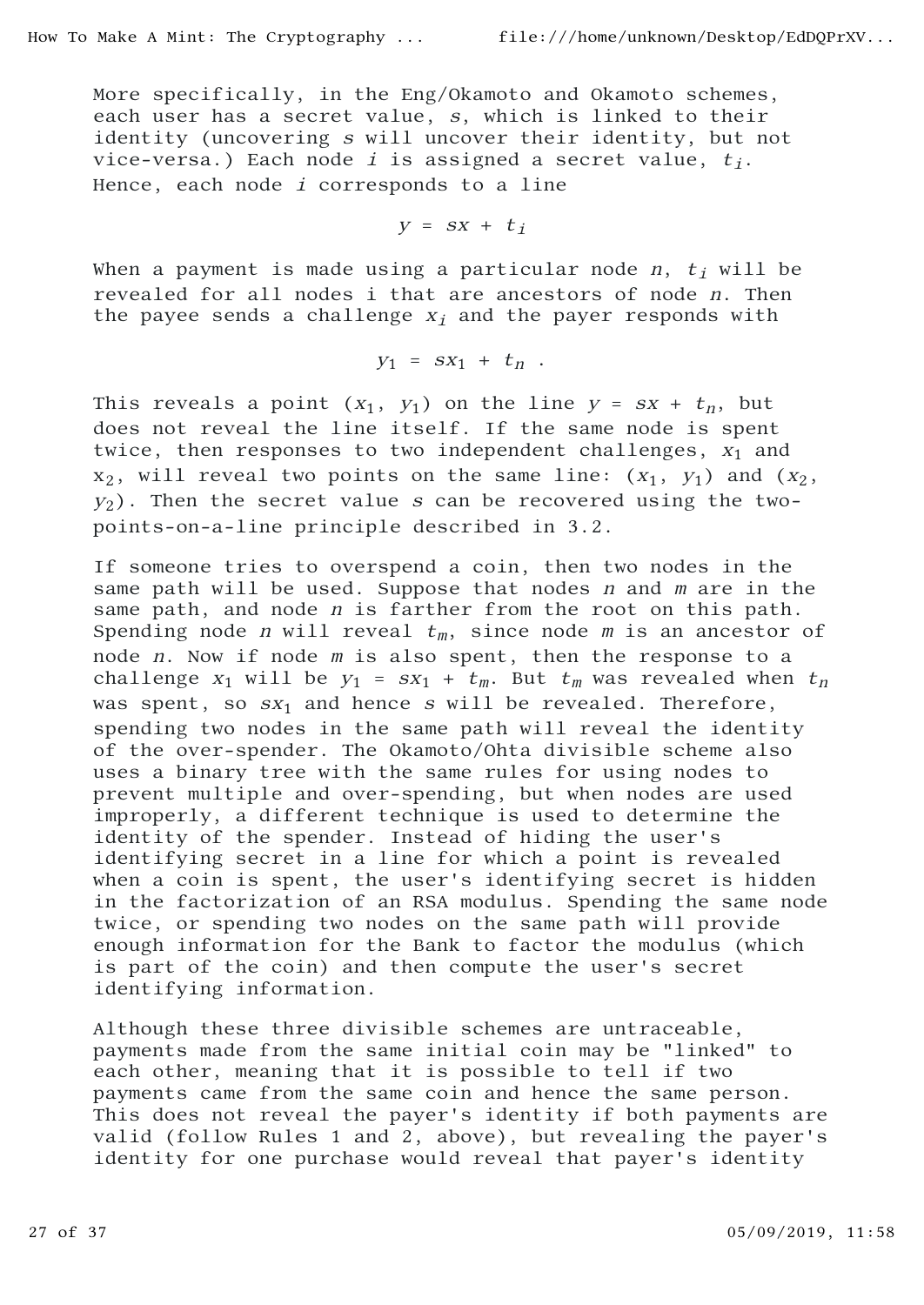for all other purchases made from the same initial coin.

These are three examples of off-line cash schemes that have divisible coins. Although providing divisibility complicates the protocol, it can be accomplished without forfeiting untraceability or the ability to detect improper spenders. The most efficient divisible scheme has a transaction time and required memory per coin proportional to the logarithm of N, where N is the total coin value divided by the value of the minimum divisible unit. More improvements in the efficiency of divisible schemes are expected, since the most recent improvement was just presented in 1995.

 $\frac{1}{2}$  \_ \_ \_ \_ \_ \_ \_ \_ \_ \_ \_

 $9A$  descendant of a node n is a node on a path from node n to a leaf. An ancestor of node n is a node on the path from node <sup>n</sup> to the root node.

## 5. SECURITY ISSUES

In this section we discuss some issues concerning the security of electronic cash. First, we discuss ways to help prevent multiple spending in off-line systems, and we describe the concept of wallet observers. We also discuss the consequences of an unexpected failure in the system?s security. Finally, we describe a solution to some of the law enforcement problems that are created by anonymity.

### 5.1 Multiple Spending Prevention

In 1.3, we explained that multiple spending can be prevented in on-line payments by maintaining a database of spent electronic coins, but there is no cryptographic method for preventing an off-line coin from being spent more than once. Instead, off-line multiple spending is detected when the coin is deposited and compared to a database of spent coins. Even in anonymous, untraceable payment schemes, the identity of the multiple-spender can be revealed when the abuse is detected. Detection after the fact may be enough to discourage multiple spending in most cases, but it will not solve the problem. If someone were able to obtain an account under a false identity, or were willing to disappear after re-spending a large sum of money, they could successfully cheat the system.

One way to minimize the problem of multiple spending in an off-line system is to set an upper limit on the value of each payment. This would limit the financial losses to a given merchant due to accepting coins that have been previously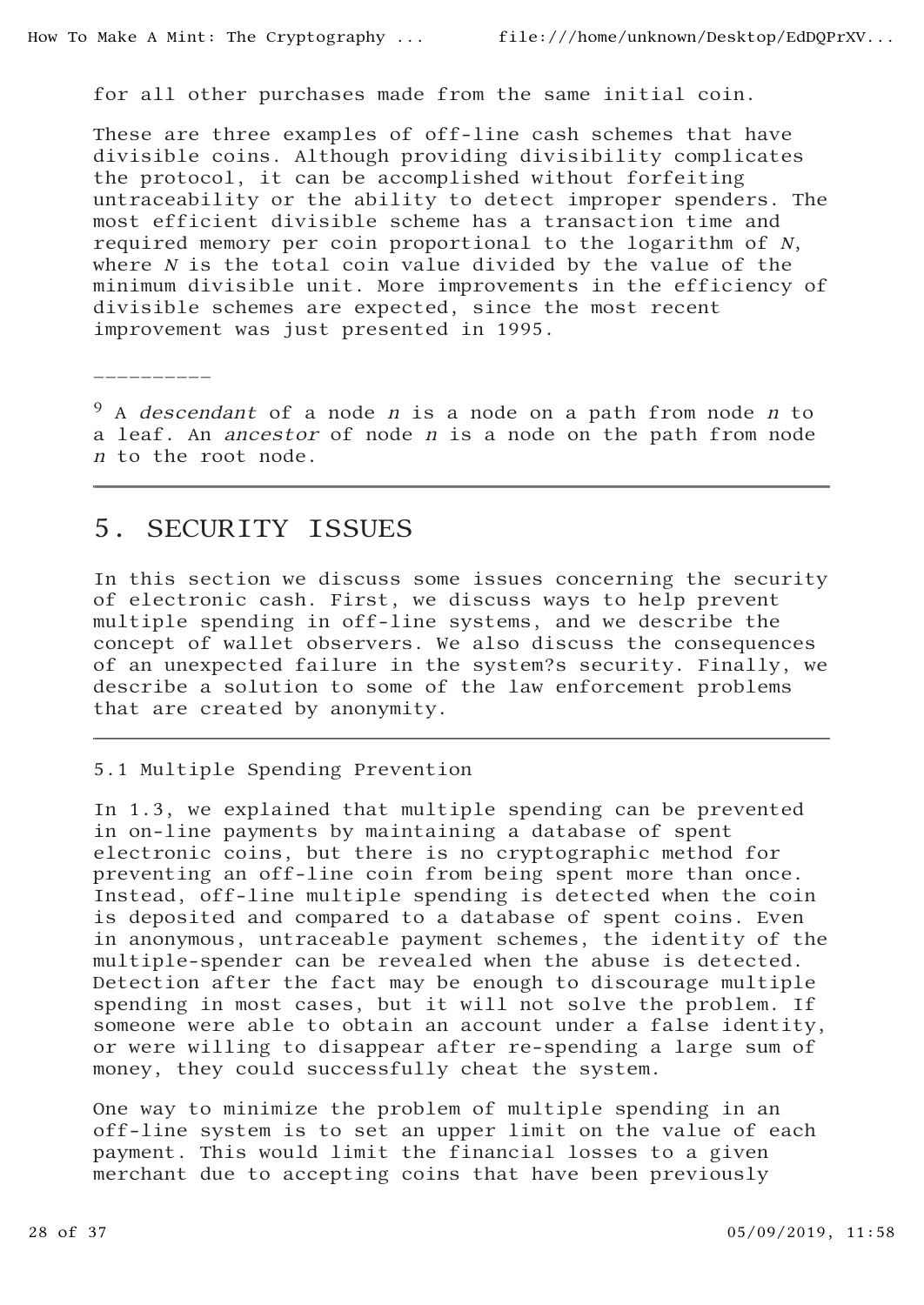deposited. However, this will not prevent someone from spending the same small coin many times in different places.

In order to prevent multiple spending in off-line payments, we need to rely on physical security. A "tamper-proof" card could prevent multiple spending by removing or disabling a coin once it is spent. Unfortunately, there is no such thing as a truly "tamper-proof" card. Instead, we will refer to a "tamperresistant" card, which is physically constructed so that it is very difficult to modify its contents. This could be in the form of a smart card, a PC card<sup>10</sup>, or any storage device containing a tamper-resistant computer chip. This will prevent abuse in most cases, since the typical criminal will not have the resources to modify the card. Even with a tamper-resistant card, it is still essential to provide cryptographic security to prevent counterfeiting and to detect and identify multiple spenders in case the tamper-protection is somehow defeated. Also, setting limits on the value of off-line payments would reduce the cost-effectiveness of tampering with the card.

Tamper-resistant cards can also provide personal security and privacy to the cardholder by making it difficult for adversaries to read or modify the information stored on the card (such as secret keys, algorithms, or records).

\_\_\_\_\_\_\_\_\_\_

<sup>10</sup> Formerly PCMCIA, or Personal Computer Memory Card International Association.

#### 5.2 Wallet Observers

All of the basic off-line cash schemes presented in 3.3 can cryptographically detect the identity of multiple spenders, but the only way to prevent off-line multiple spending is to use a tamper-resistant device such as a smart card. One drawback of this approach is that the user must put a great deal of trust in this device, since the user loses the ability to monitor information entering or leaving the card. It is conceivable that the tamper-resistant device could leak private information about the user without the user's knowledge.

Chaum and Pedersen [6] proposed the idea of embedding a tamper-resistant device into a user-controlled outer module in order to achieve the security benefits of a tamper-resistant device without requiring the user to trust the device. They call this combination an electronic wallet (see Figure 4). The outer module (such as a small hand-held computer or the user's PC) is accessible to the user. The inner module which cannot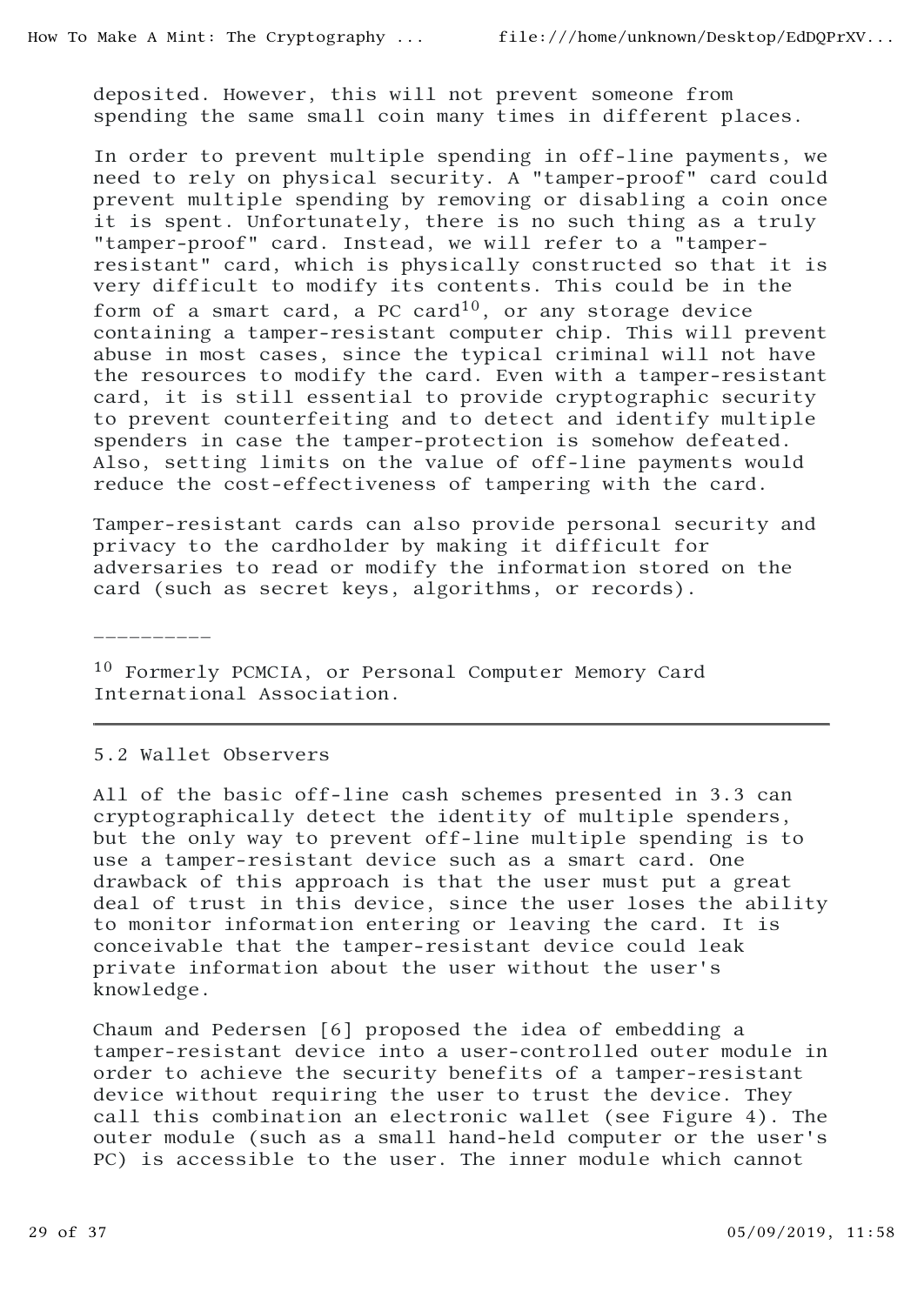be read or modified is called the "observer." All information which enters or leaves the observer must pass through the outer module, allowing the user to monitor information that enters or leaves the card. However, the outer module cannot complete a transaction without the cooperation of the observer. This gives the observer the power to prevent the user from making transactions that it does not approve of, such as spending the same coin more than once.

An electronic wallet

Figure 4. An electronic wallet.

Brands[1] and Ferguson[8] have both shown how to incorporate observers into their respective electronic cash schemes to prevent multiple spending. Brands' scheme incorporates observers in a much simpler and more efficient manner. In Brands' basic scheme, the user's secret key is incorporated into each of his coins. When a coin is spent, the spender uses his secret to create a valid response to a challenge from the payee. The payee will verify the response before accepting the payment. In Brands' scheme with wallet observers, this user secret is shared between the user and his observer. The combined secret is a modular sum of the two shares, so one share of the secret reveals no information about the combined secret. Cooperation of the user and the observer is necessary in order to create a valid response to a challenge during a payment transaction. This is accomplished without either the user or the observer revealing any information about its share of the secret to the other. It also prevents the observer from controlling the response; hence the observer cannot leak any information about the spender.

An observer could also be used to trace the user's transactions at a later time, since it can keep a record of all transactions in which it participates. However, this requires that the Bank (or whoever is doing the tracing) must be able to obtain the observer and analyze it. Also, not all types of observers can be used to trace transactions. Brands and Ferguson both claim that they can incorporate observers into their schemes and still retain untraceability of the users' transactions, even if the observer used in the transactions has been obtained and can be analyzed.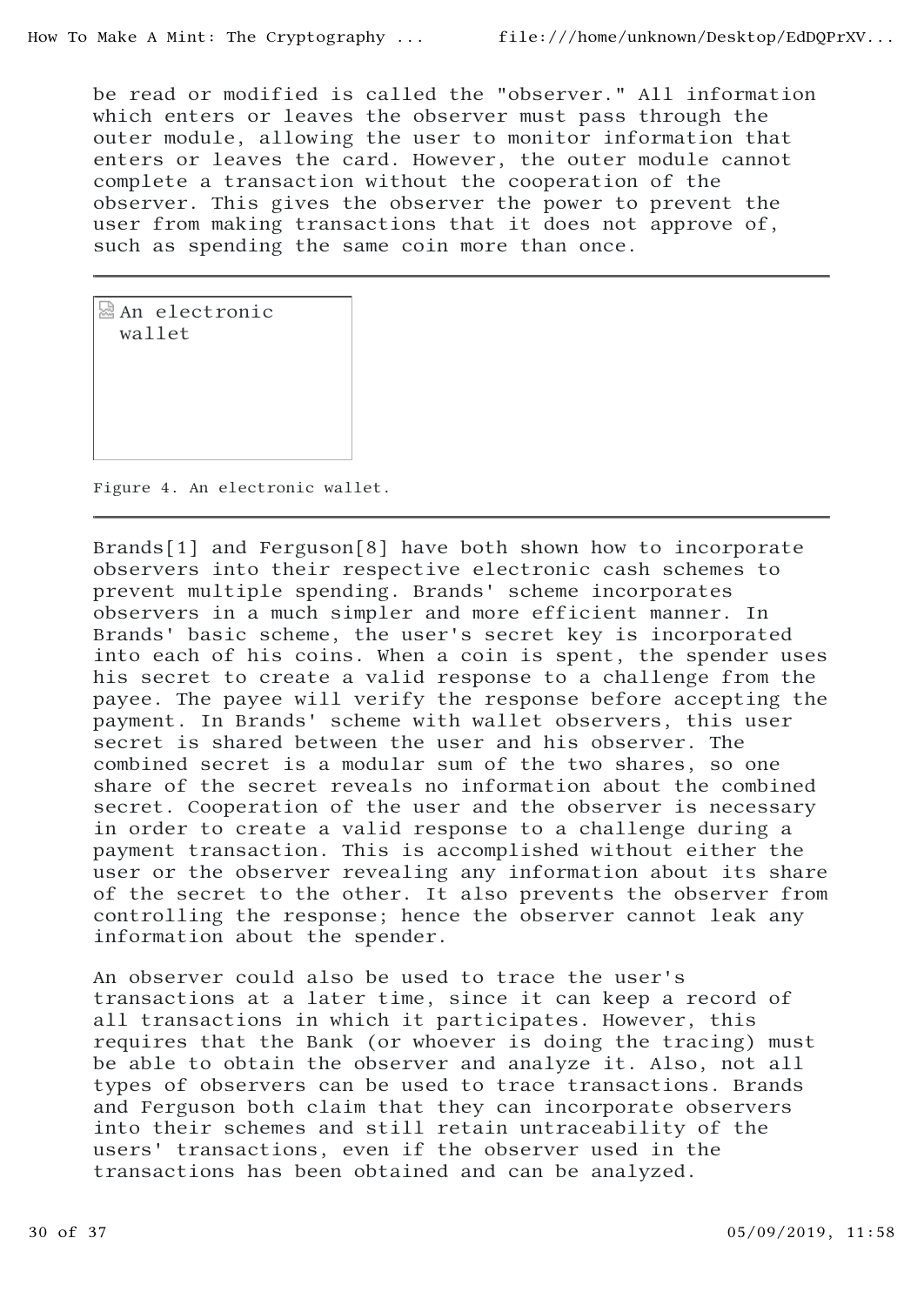5.3 Security Failures

Types of failures.

In any cryptographic system, there is some risk of a security failure. A security failure in an electronic cash system would result in the ability to forge or duplicate money. There are a number of different ways in which an electronic cash system could fail.

One of the most serious types of failure would be that the cryptography (the protocol or the underlying mathematics) does not provide the intended security.<sup>11</sup> This could enable someone to create valid looking coins without knowledge of an authorized bank's secret key, or to obtain valid secret keys without physical access to them. Anyone who is aware of the weakness could create coins that appear to come from a legitimate bank in the system.

Another serious type of failure could occur in a specific implementation of the system. For example, if the bank's random number generator is not a-good one, one may be able to guess the secret random number and use it to compute the secret keys that are used to create electronic money.

Even if the cryptography and the implementation are secure, the security could fail because of a physical compromise. If a computer hacker, thief, dishonest bank employee, or a rogue state were to gain access to the bank's secret key they could create counterfeit money. If they gain access to a user's secret key they could spend that user's money. If they could modify the user or bank's software they could destroy the security of the system.

The above failure scenarios apply, not only to the electronic cash system, but also to the underlying authentication infrastructure. Any form of electronic commerce depends heavily on the ability of users to trust the authentication mechanisms. So if, for example, an attacker could demonstrate a forgery of the certification authority's digital signature, it would undermine the users' trust in their ability to identify each other. Thus the certification authorities need to be secured as thoroughly as do the banks.

Consequences of a failure.

All three of the basic schemes described in this paper are anonymous, which makes it impossible for anyone to connect a deposited coin to the originating banks withdrawal record of that coin. This property has serious consequences in the event of a security failure leading to token forgery. When a coin is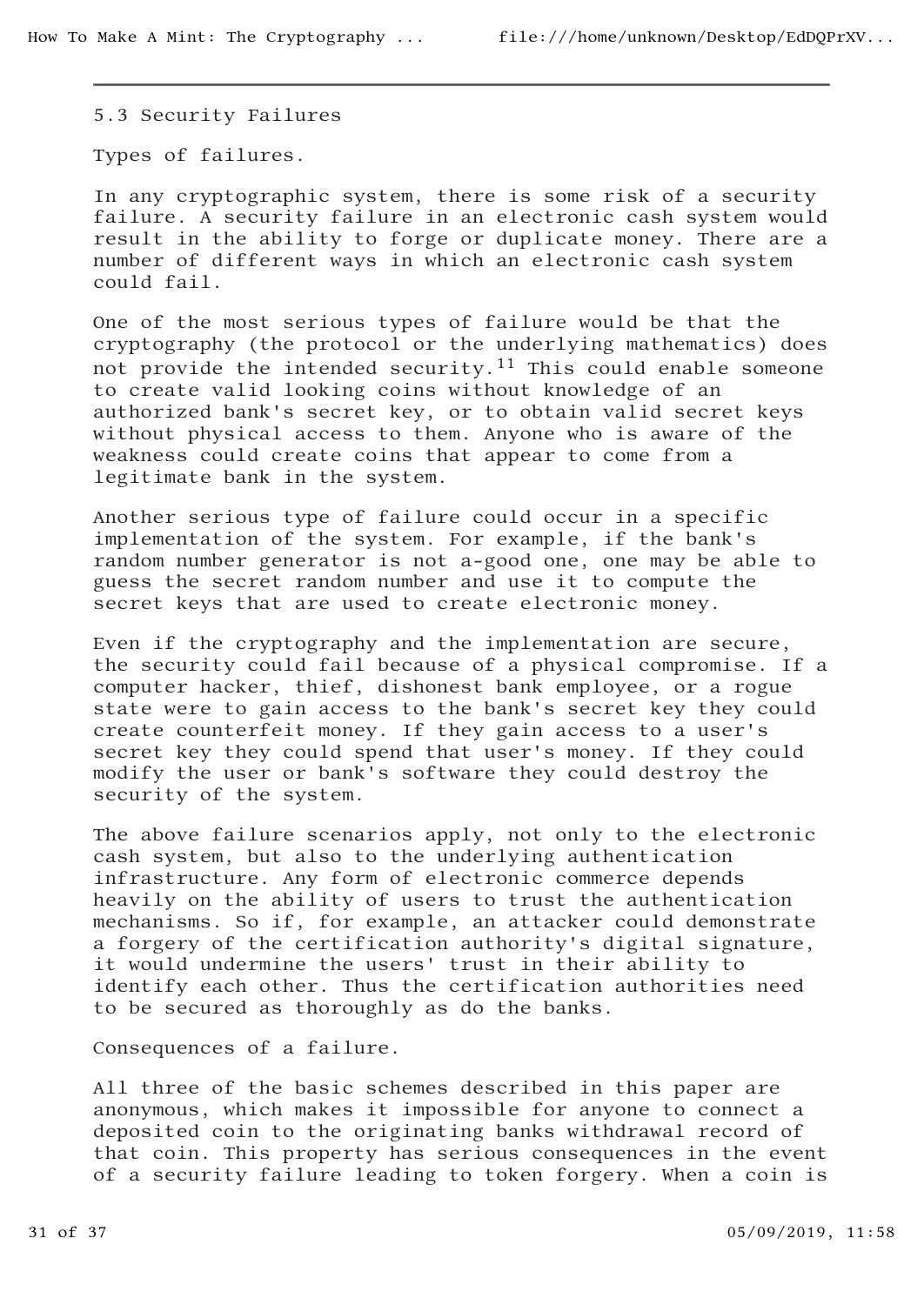submitted for deposit, it is impossible to determine if it is forged. Even the originating bank is unable to recognize its own coins, preventing detection of the compromise. It is conceivable that the compromise will not be detected until the bank realizes that the total value of deposits of its electronic cash exceeds the amount that it has created with a particular key. At this point the losses could be devastating.

After the key compromise is discovered, the bank will still be unable to distinguish valid coins from invalid ones since deposits and withdrawals cannot be linked. The bank would have to change its secret key and invalidate all coins which were signed with the compromised key. The bank can replace coins that have not yet been spent, but the validity of untraceable coins that have already been spent or deposited cannot be determined without cooperation of the payer. Payment untraceability prevents the Bank from determining the identity of the payer, and payer anonymity prevents even the payee from identifying the payer.

It is possible to minimize this damage by limiting the number of coins affected by a single compromise. This could be done by changing the Bank's public key at designated time intervals, or when the total value of coins issued by a single key exceeds a designated limit. However, this kind of compartmentation reduces the anonymity by shrinking the pool of withdrawals that could correspond to a particular deposit and vice versa.

<sup>11</sup> We are unaware of anything in the literature that would suggest this type of failure with the protocols discussed in this paper.

#### 5.4 Restoring Traceability

 $\_$   $\_$   $\_$   $\_$   $\_$   $\_$   $\_$ 

The anonymity properties of electronic cash pose several law enforcement problems because they prevent withdrawals and deposits from being linked to each other. We explained in the previous section how this prevents detection of forged coins. Anonymity also makes it difficult to detect money laundering and tax evasion because there is no way to link the payer and payee. Finally, electronic cash paves the way for new versions of old crimes such as kidnapping and blackmail (see [13]) where money drops can now be carried out safely from the criminal's home computer.12

One way to minimize these concerns is to require large transactions or large numbers of transactions in a given time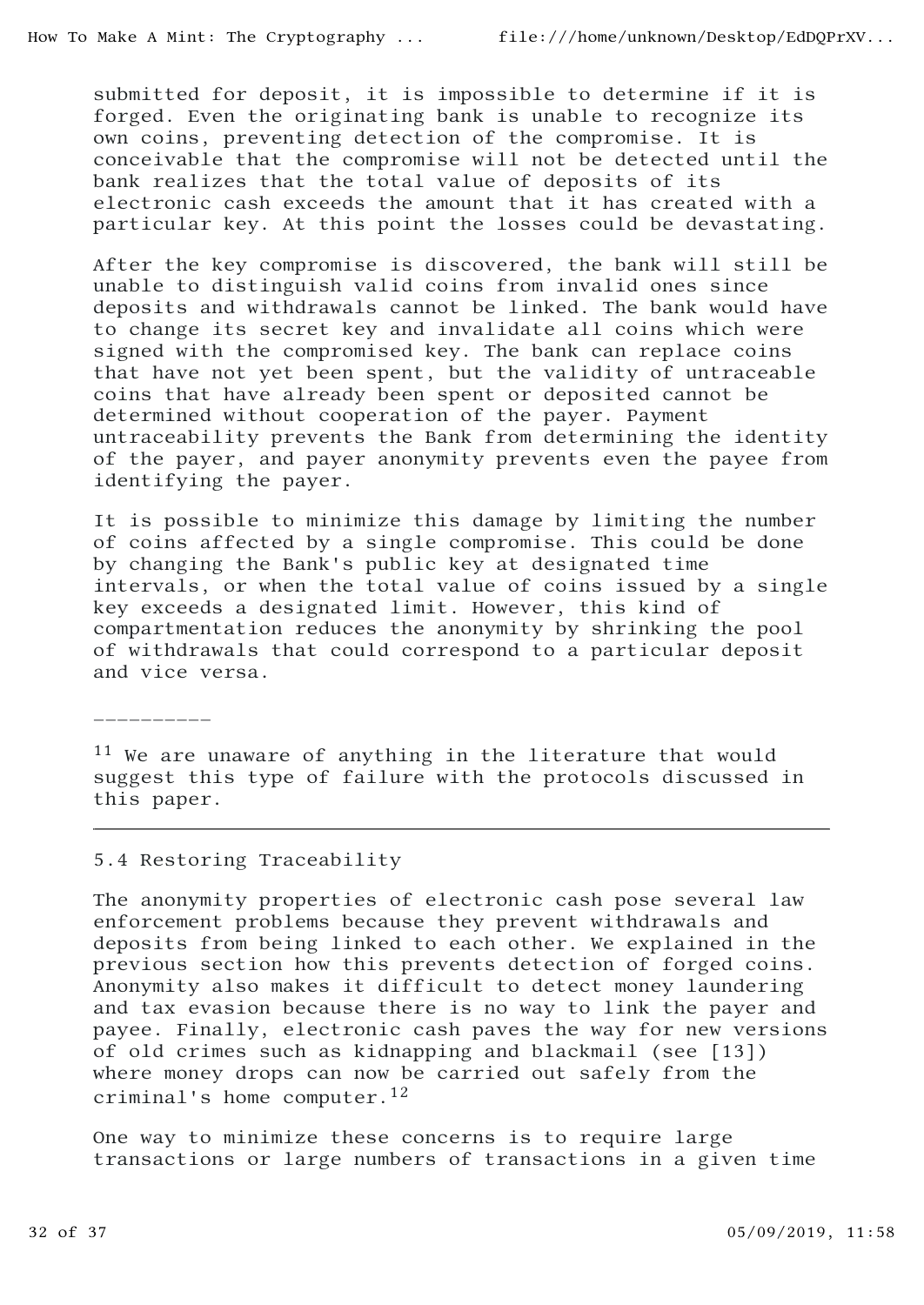period to be traceable. This would make it more difficult to commit crimes involving large sums of cash. However, even a strict limit such as a maximum of \$100 a day on withdrawals and deposits can add up quickly, especially if one can open several accounts, each with its own limit. Also, limiting the amount spent in a given time period would have to rely on a tamper-resistant device.

Another way to minimize these concerns is to provide a mechanism to restore traceability under certain conditions, such as a court order. Traceability can be separated into two types by its direction. For~ard traceability is the ability to identify a deposit record (and hence the payee), given a withdrawal record (and hence the identity of the payer). In other words, if a search warrant is obtained for Alice, forward tracing will reveal where Alice has spent her cash. Back~ard traceability is the ability to identify a withdrawal record (and hence the payer), given a deposit record (and hence the identity of the payee). Backward tracing will reveal who Alice has been receiving payments from.

A solution that conditionally restores both forward and backward traceability into the cut-and-choose scheme is presented by Stadler, Piveteau, and Camenisch in [14]. In the basic cut-and choose scheme, an identifying number is associated with each withdrawal record and a different identifying number is associated with each deposit record, although there is no way to link these two records to each other. To provide a mechanism for restoring backward traceability, the withdrawal number (along with some other data which cannot be associated with the withdrawal) is encrypted with a commonly trusted entity's public key and incorporated into the coin itself. This encrypted withdrawal number is passed to the payee as part of the payment protocol, and then will be passed along to the bank when the coin is deposited by the payee. The payer performs the encryption during the withdrawal transaction, but the bank can insure that the encryption was done properly. If the required conditions for tracing are met, the payment or deposit can be turned over to the trusted entity holding the secret key to decrypt the withdrawal number. This withdrawal number will allow the bank to access its withdrawal records, identifying the payer.

To provide a mechanism for restoring forward traceability, the payer must commit to a deposit number at the time that the coin is withdrawn. The payer encrypts this deposit number with a commonly trusted entity's public key (along with some other data that cannot be associated with the deposit) and must send this value to the bank as part of the withdrawal protocol. The bank is able to determine that the payer has not cheated,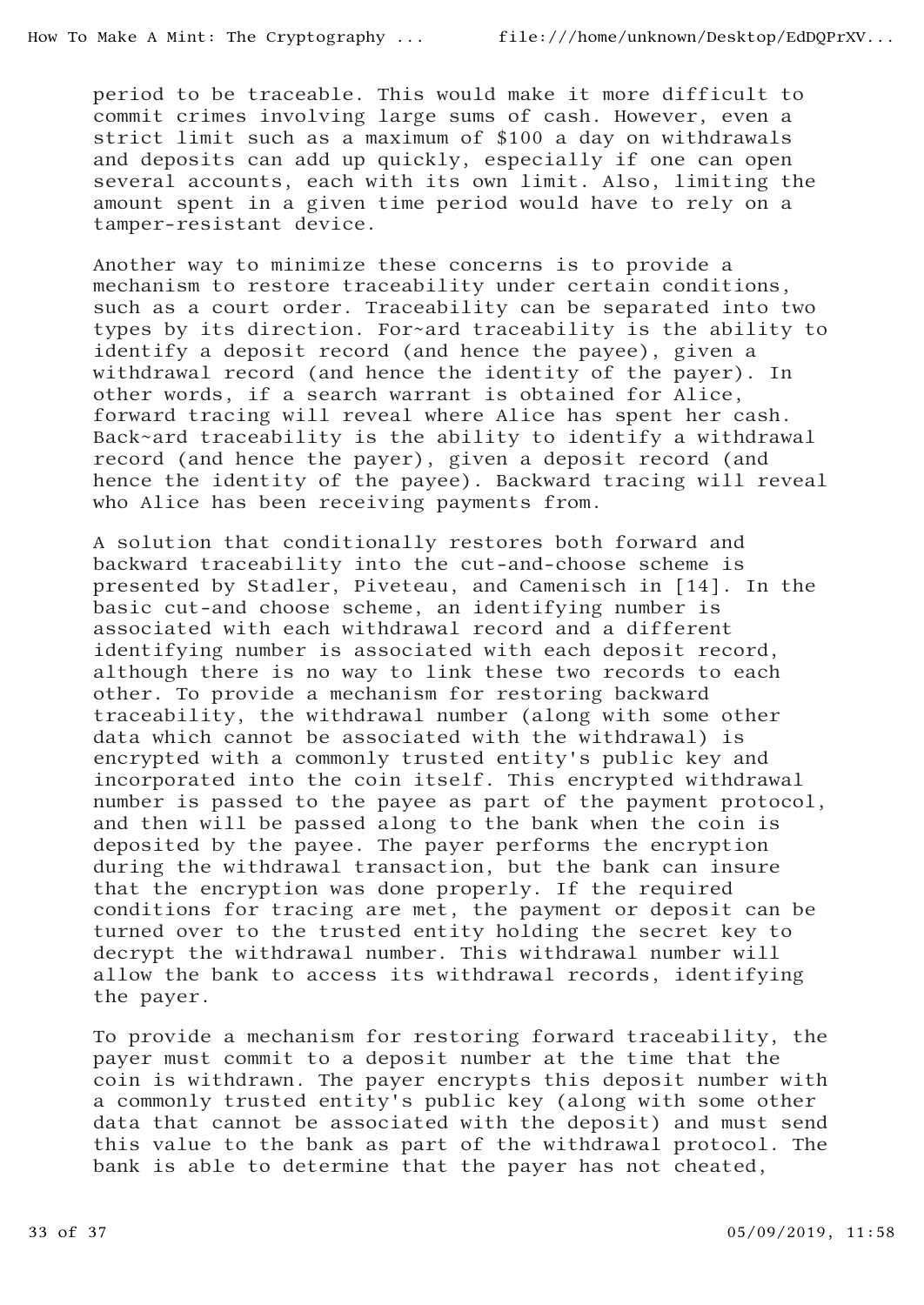although it only sees the deposit number in encrypted form. If the required conditions for tracing are met, the withdrawal record can be turned over to the trusted entity holding the secret key to decrypt the deposit number. The bank can use this deposit number to identify the depositor (the payee).

Stadler et al. have shown that it is possible to provide a mechanism for restoring traceability in either or both directions. This can be used to provide users with anonymity, while solving many of the law enforcement problems that exist in a totally untraceable system. The ability to trace transactions in either direction can help law enforcement officials catch tax evaders and money launderers by revealing who has paid or has been paid by the suspected criminal. Electronic blackmailers can be caught because the deposit numbers of the victim's ill-gotten coins could be decrypted, identifying the blackmailer when the money is deposited.

The ability to restore traceability does not solve one very important law enforcement problem: detecting forged coins. Backwards tracing will help identify a forged coin if a particular payment or deposit (or depositor) is under suspicion. In that case, backwards tracing will reveal the withdrawal number, allowing the originating bank to locate its withdrawal record and verify the validity of the coin. However, if a forged coin makes its way into the system it may not be detected until the bank whose money is being counterfeited realizes that the total value of its electronic cash deposits using a particular key exceeds the values of its withdrawals. The only way to determine which deposits are genuine and which are forged would require obtaining permission to decrypt the withdrawal numbers for each and every deposit of electronic cash using the compromised key. This would violate the privacy that anonymous cash was designed to protect.

Unfortunately, the scheme of [14] is not efficient because it is based on the bulky cut-and-choose method. However, it may be possible to apply similar ideas to restore traceability in a more efficient electronic cash scheme.

 $12$  We will not focus on such crimes against individuals, concentrating instead on crimes against the Government, the banking system, and the national economy.

# **CONCLUSION**

\_\_\_\_\_\_\_\_\_\_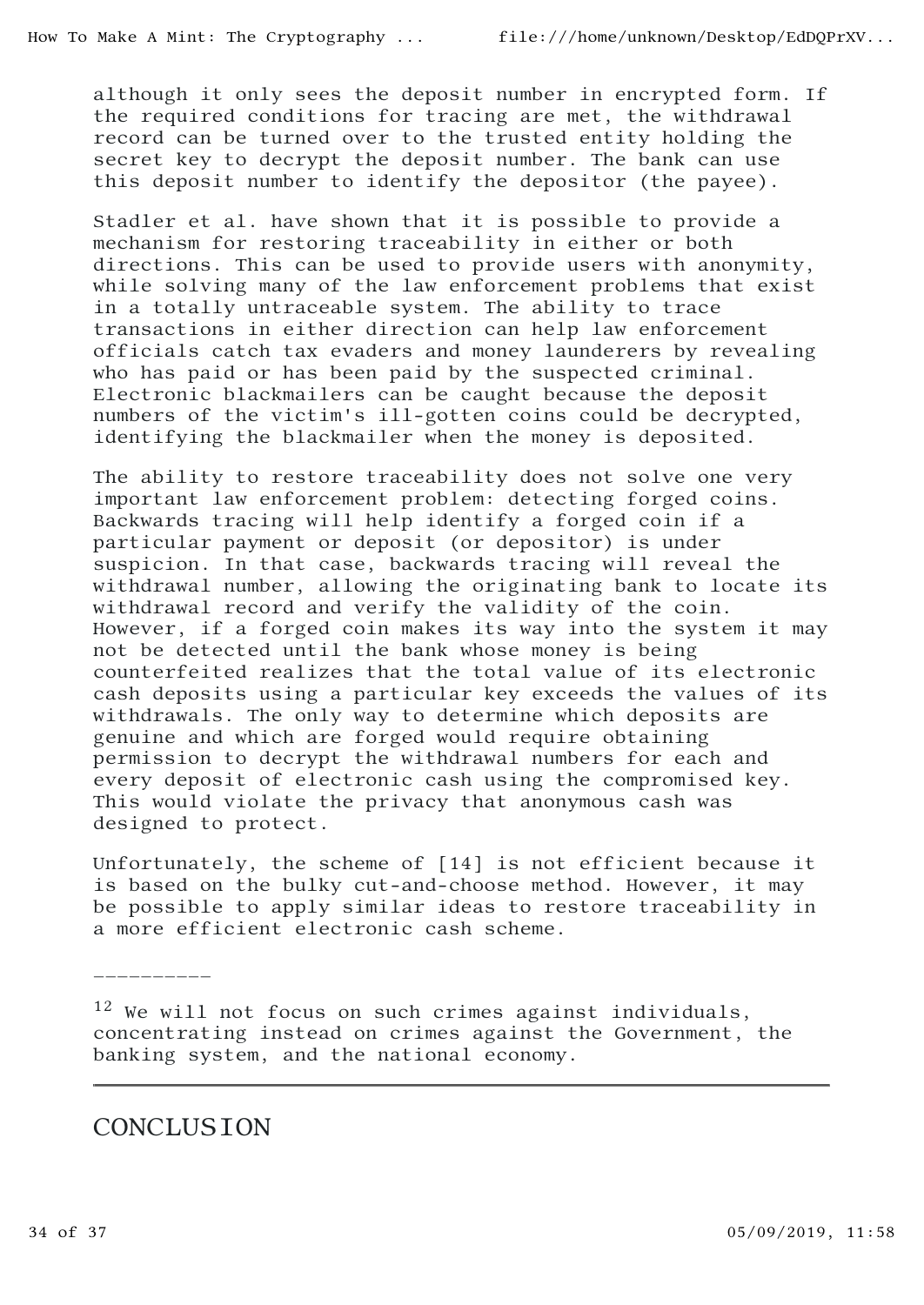This report has described several innovative payment schemes which provide user anonymity and payment untraceability. These electronic cash schemes have cryptographic mechanisms in place to address the problems of multiple spending and token forgery. However, some serious concerns about the ability of an electronic cash system to recover from a security failure have been identified. Concerns about the impact of anonymity on money laundering and tax evasion have also been discussed.

Because it is simple to make an exact copy of an electronic coin, a secure electronic cash system must have a way to protect against multiple spending. If the system is implemented on-line, then multiple spending can be prevented by maintaining a database of spent coins and checking this list with each payment. If the system is implemented off-line, then there is no way to prevent multiple spending cryptographically, but it can be detected when the coins are deposited. Detection of multiple spending after-the-fact is only useful if the identity of the offender is revealed. Cryptographic solutions have been proposed that will reveal the identity of the multiple spender while preserving user anonymity otherwise.

Token forgery can be prevented in an electronic cash system as long as the cryptography is sound and securely implemented, the secret keys used to sign coins are not compromised, and integrity is maintained on the public keys. However, if there is a security flaw or a key compromise, the anonymity of electronic cash will delay detection of the problem. Even after the existence of a compromise is detected, the Bank will not be able to distinguish its own valid coins from forged ones. Since there is no way to guarantee that the Bank's secret keys will never be compromised, it is important to limit the damage that a compromise could inflict. This could be done by limiting the total value of coins issued with a particular key, but lowering these limits also reduces the anonymity of the system since there is a smaller pool of coins associated with each key.

The untraceability property of electronic cash creates problems in detecting money laundering and tax evasion because there is no way to link the payer and payee. To counter this problem, it is possible to design a system that has an option to restore traceability using an escrow mechanism. If certain conditions are met (such as a court order), a deposit or withdrawal record can be turned over to a commonly trusted entity who holds a key that can decrypt information connecting the deposit to a withdrawal or vice versa. This will identify the payer or payee in a particular transaction. However, this is not a solution to the token forgery problem because there may be no way to know which deposits are suspect. In that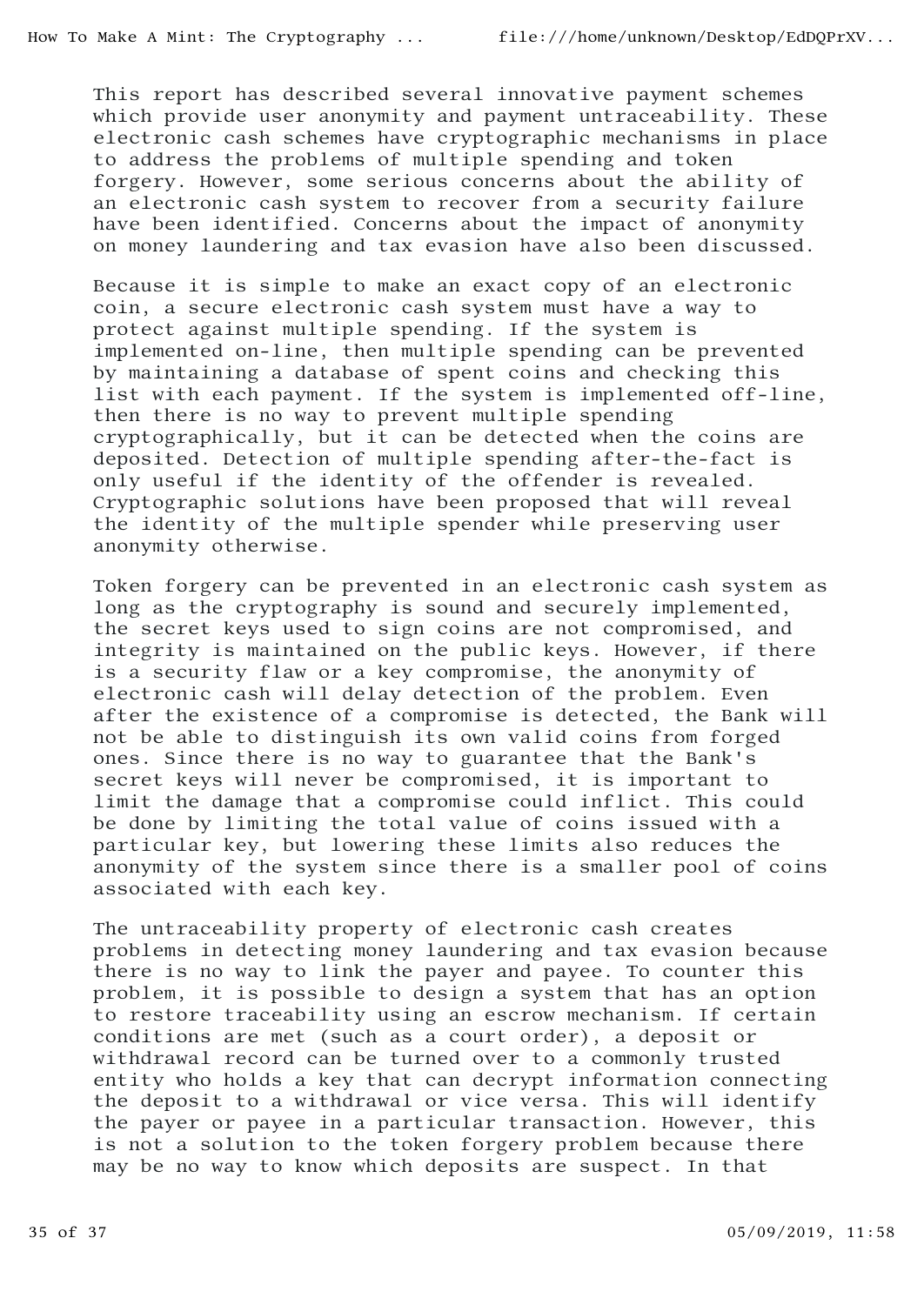case, identifying forged coins would require turning over all of the Bank's deposit records to the trusted entity to have the withdrawal numbers decrypted.

We have also looked at two optional features of off-line electronic cash: transferability and divisibility. Because the size of an electronic coin must grow with each transfer, the number of transfers allowed per coin must be limited. Also, allowing transfers magnifies the problems of detecting counterfeit coins, money laundering, and tax evasion. Coins can be made divisible without losing any security or anonymity features, but at the expense of additional memory requirements and transaction time.

In conclusion, the potential risks in electronic commerce are magnified when anonymity is present. Anonymity creates the potential for large sums of counterfeit money to go undetected by preventing identification of forged coins. Anonymity also provides an avenue for laundering money and evading taxes that is difficult to combat without resorting to escrow mechanisms. Anonymity can be provided at varying levels, but increasing the level of anonymity also increases the potential damages. It is necessary to weigh the need for anonymity with these concerns. It may well be concluded that these problems are best avoided by using a secure electronic payment system that provides privacy, but not anonymity.

# REFERENCES

1. Stefan Brands, Untraceable Off-Line Cash in Wallets with Observers, Advances in Cryptology CRYPTO '93, Springer-Verlag, pp. 302-318.

2. David Chaum, Achieving Electronic Privacy, Scientific American (August 1992), 96-101.

3. David Chaum, Security without Identification: Transaction Systems to make Big Brother Obsolete, ACM 28 no. 10 (Oct 1985), 1030-1044.

4. David Chaum, Amos Fiat, and Moni Naor, Untraceable Electronic Cash, Advances in Cryptology CRYPTO '88, Springer-Verlag, pp. 319-327.

5. David Chaum and Torben Pedersen, Transferred Cash Grows in Size, Advances in Cryptology - EUROCRYPT '92, Springer-Verlag, pp. 390-407.

6. David Chaum and Torben Pedersen, Wallet Databases with Observers, Advances in Cryptology CRYPTO '92, Springer-Verlag,